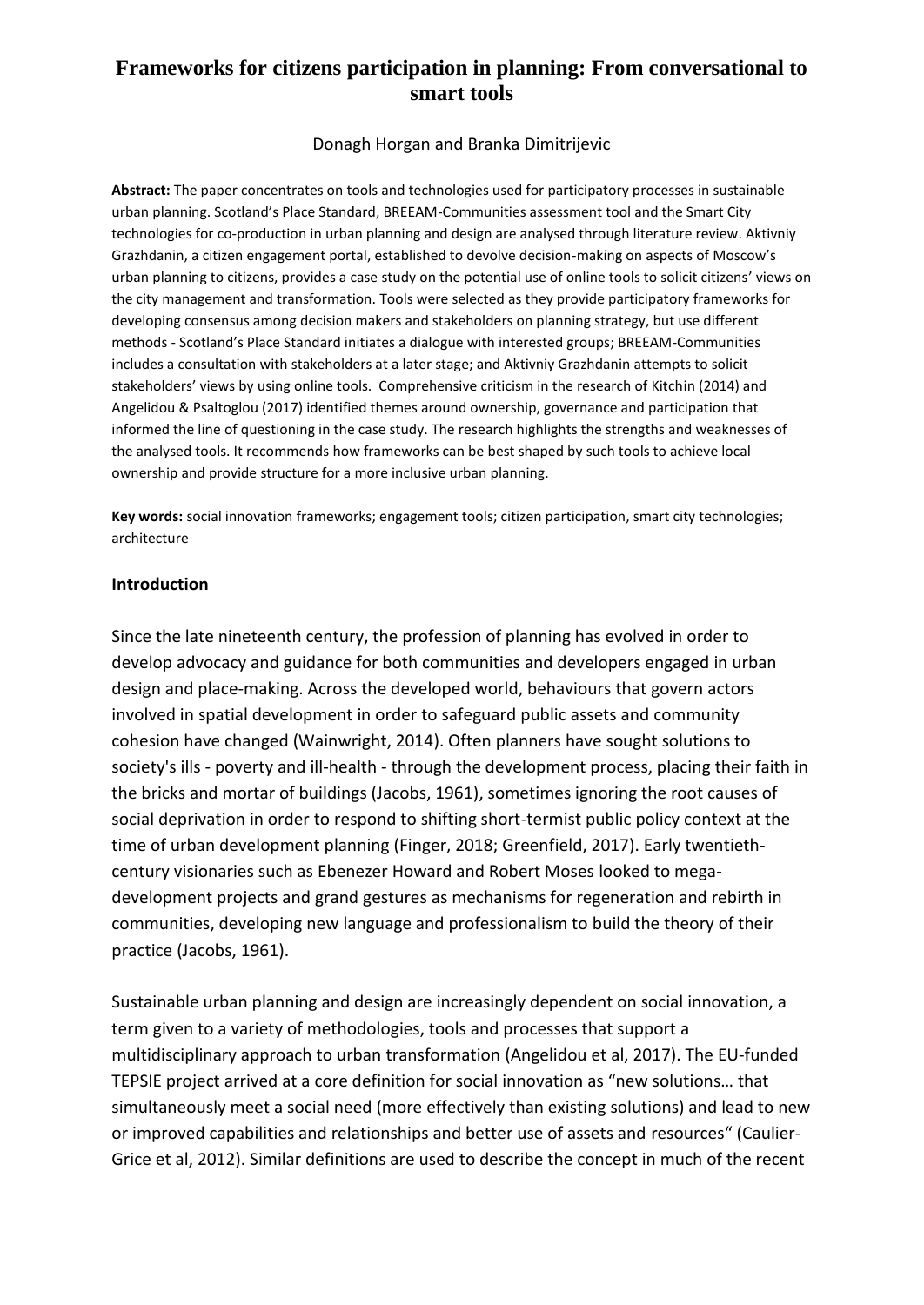literature, building on experience of collaboration among networks, policymakers and practitioners in the field (Mulgan, 2006; Mulgan et al, 2007; Phills et al, 2008; Johannessen, 2013; Ruiz and Para, 2013; Angelidou and Psaltoglou, 2017). Alongside other types of innovation, social innovation is characterised by a collaborative approach of working towards a transformational impact in society. While not a novel concept in itself, it has gained popularity in the wake of the global financial crisis, as a way to develop more usercentred, sustainable social infrastructure through cross-sector partnerships. Although, it is also increasingly criticised as an extension for neoliberal reforms in the public sector (Massey and Johnston-Miller, 2016).

By definition, social innovation is something that is collaborative - meaning that it requires input from a number of (often isolated) actors, sectors, domains or knowledge areas working together towards a common goal (Horgan and Dimitrijević, 2018). Taking a hypothesis that social innovation occurs over phases of the network, framework and architecture (Horgan and Dimitrijević, 2018), this paper examines how collective approaches to urban design can inform more holistic policy development and inclusive growth. Reminiscent of theories to support design thinking and process, a network develops around a social need, arising from social, economic or environmental challenges. If ideas and solutions are shared across this network, sharing contributes to an overarching framework, or strategy for sustainable development. Based around an open and agile interpretation of this framework, what may emerge is a set of innovative architectures - urban design solutions, digital environments and social service infrastructure that work in concert to promote greater community resilience. This hypothesis resonates with the view that community and built environment infrastructure should not be designed in isolation but conceived of together in order to develop genuine social value and achieve real social impact.

The idea of social innovation, defined as novel ideas that meet a social challenge (Manzini, 2014; Murray et al, 2010), can help us look outside of the established, sometimes restricted domains of single profession, looking to work with others to develop complex, multifaceted solutions that encompass a host of channels, infrastructures and professions. Bria et al (2015) conducted a far-reaching study to extensively document global social innovation initiatives, concluding that while there is an ever-increasing transdisciplinary movement of actors across technology and civil society collaborating on solutions to social challenges, more needs to be done to coordinate these actions and understand their implication for policy making and urban development.

Already two decades ago, discourse on sustainability in urban planning and design has brought into question the notion of adaptation for sustainability by asking whether we should be trying to sustain a status quo in situations or scenarios were the established modus operandi is no longer 'fit for purpose' (Marcuse, 1998). This is particularly relevant in the field of the built environment, given the lack of innovation in design, practice and materiality (Johar, n.d.) and the fact that the construction industry remains the biggest global polluter after agriculture (Circle Economy and ABN AMRO, 2017). In architecture,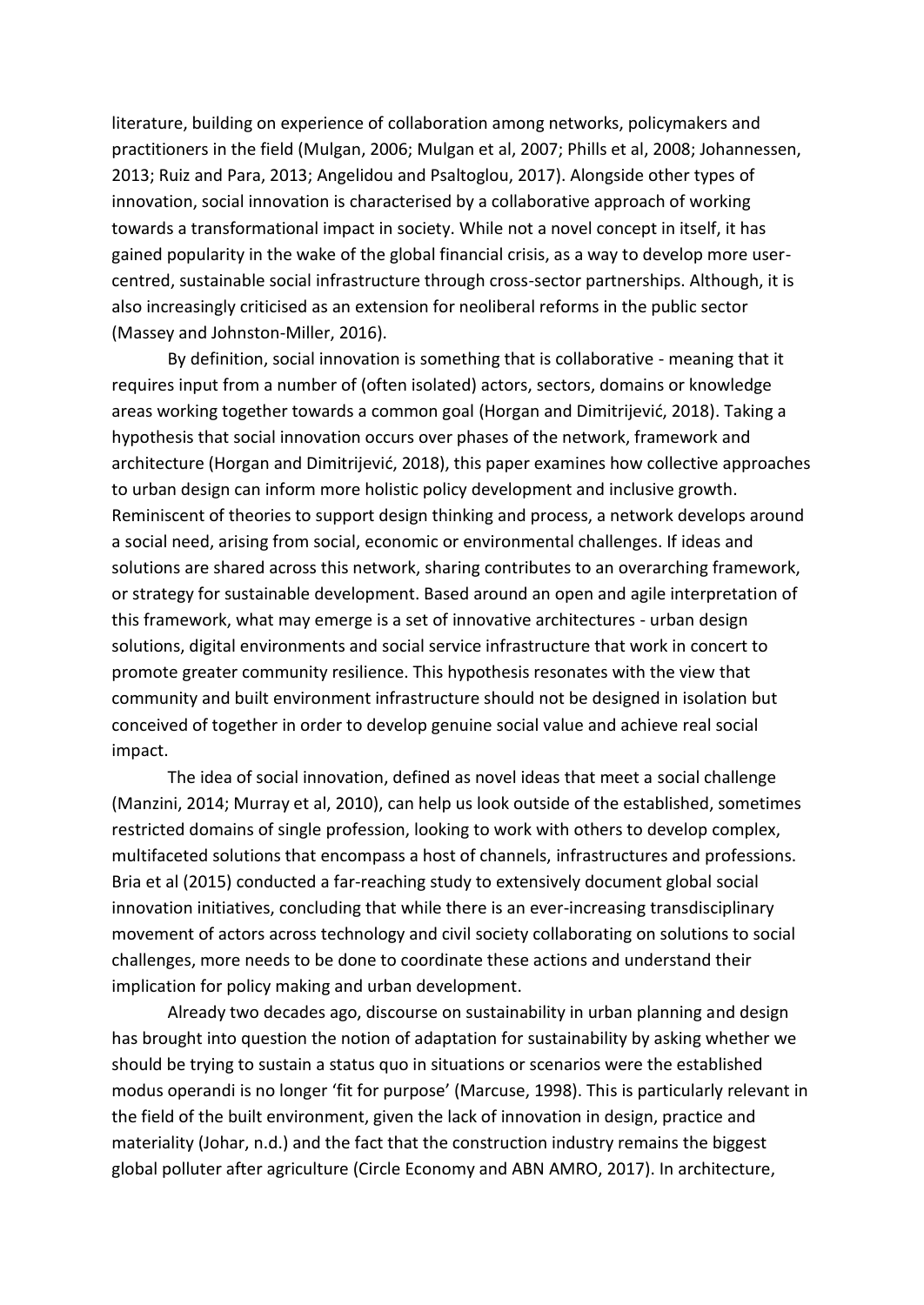sustainability can be viewed by developers both as a costly 'nice to have' and a contemptible hippy concept. In addition, the focus on the planet - a nebulous and often conflicted space - can do little to endear developers. Since the Rio conference in 1992, the concept of sustainability has become an established philosophy for governments worldwide to promote a more balanced social, environmental and economic (less extractive) human development (United Nations, 1992). However, improvements are needed to adapt and apply the philosophy in the challenging context in which we live today. To support the internationally agreed UN Sustainable Development Goals (United Nations, 2015) new and holistic models are required to assist co-production of scalable solutions for communities. These are frameworks - consisting of focused policies and local structures - that can be open and agile enough to generate ownership amongst a diverse group of stakeholders, evoking alternative pathways to urban development. Hopwood et al's (2005) paper provides a comprehensive reading of different understandings of sustainable development; in particular, it concludes that, "it provides a useful framework" which needs to "be based on appreciation of the close links between environment and society with feedback loops both ways", and that "social and environmental equity are fundamental ideas" (Hopwood et al, 2005:49 ). Missimer et al (2017) provide an updated understanding of what this means for strategic approaches to social sustainability, building on a discourse put forward by Robinson's (2004) paper on sustainable development.

A networked place-based approach (Monbiot, 2017) is novel in the way that it makes best use out of pools of common resource, knowledge and experience - and uses advancements in technology to channel knowledge exchange, distributed decision-making and governance (Kitchin 2014; 2018). In an empirical investigation of social innovation initiatives for sustainable urban development, Angelidou and Psaltoglou (2017:115) found the link between social innovation and sustainable development to be "very pronounced" owing to the challenges that contemporary urban settlements face and their position as "places where urban futures and the knowledge and innovation economy come together". Their investigation puts social innovation for sustainable urban development in two "clusters of literature", one concerned with "the role of citizens and their communities" and a second one concerned with "socio-technical transitions, focusing on the process and involved actors in social innovation" (Angelidou and Psaltoglou, 2017:115). They identified four types of citizen profiles in the sustainability discourse: the 'citizen sensor', the 'sharing citizen', 'the collaborative citizen' and 'the entrepreneurial citizen", were citizens can have dual or multiple roles "depending on the situation" (Angelidou and Psaltoglou, 2017:122).

The global financial crisis in 2008 has acted as a driver of the relentless pace of technological innovation were the low costs of computing hardware has given rise to ubiquitous technology - with sensors and data collectors embedded across our public realm and private spaces creating an 'Internet of Things' (Greenfield, 2017; Ash et al, 2018; Kitchin, 2014; 2018). The increased capabilities to collect data have given rise to the era of Big Data (Kitchin, 2014) where complex data sets, comprising information modelled from new data sources, converge to produce a sophisticated real-time evidence base for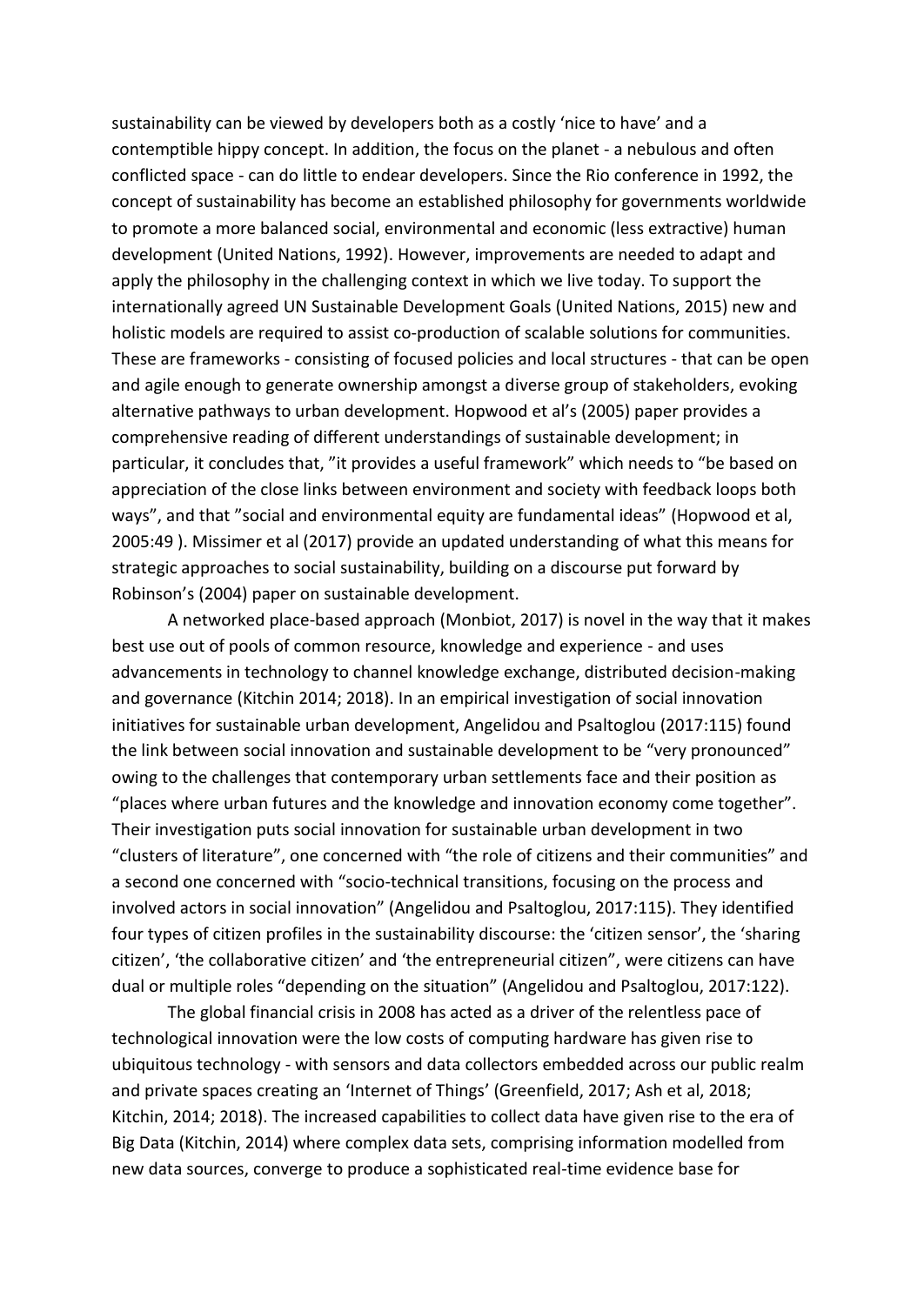decision-making (Kitchin, 2018). Increasingly, local governments are building city dashboard software or enterprise platforms that can use these data to build a robust evidence base for informing policy interventions and decision-making. Technology-led, big-data approaches to city management often fall under the domain of the *smart city,* a paradigm that has emerged in the past decade as an umbrella term for strategies that propose technology as integral to addressing the intractable problems of society (Greenfield, 2017; Hollands, 2008). As criticism of the smart city and of neoliberal approaches to social innovation more generally gain traction, it is important that research closely examines the role of the government in facilitating participation in planning. This includes the development of technology, systems and applications - open to manipulation - under the guise of providing platforms for 'smart' democracy.

Contemporary approaches to sustainable urban planning and design recognise the importance of developing place-based frameworks for development that take holistic social, economic and environmental factors into consideration. A framework, in the context of this paper, encompasses the policy and the structures that may enable sustainable community (renewal) transformation to take place. Such frameworks are needed because for too long many in the built environment professions - motivated by questionable ethical positions - have worked too closely with commercial actors, facilitating unsustainable development that has exacerbated inequality and encouraged rampant gentrification (Hollands, 2008). In recent years, this close relationship between architects and developers in particular has left many questioning the role of the contemporary architect and their value to modern society (Wainwright, 2014). Conversely, there is little collaboration outside of the design team and even less with communities where development is proposed, the eventual users of these spaces (Vasuvedan, 2015). Over the decades, participatory design in architecture has often been tokenistic or occurring too late in the design phase to affect decisions that impact communities (Oliver and Pearl, 2018). The planning system can be bureaucratic and burdensome and requires multiple actors working in unison - under welldefined frameworks - to deliver the type of sustainable development that promotes inclusive growth. Reasons for this are layers of planning rules and behaviours that have been added to and renovated to accommodate political ideologies of short-term governments (Greenfield, 2017). Authorities and local governments have often produced plans or strategies that focus exclusively on economic growth as a pathway out of inequity, working towards KPIs and quantitative outcomes that mask multiple indices of social deprivation and structural poverty that cause communities to decline and require regeneration (Greenfield, 2017). Planners are destined to repeat the mistakes of the past slum clearances that produce peripheral ghettos - without a set of new tools and processes that can help them work towards new collective social outcomes, common across a whole ecosystem of community agencies.

The impacts of globalisation - and the inequitable relationships between richer and poorer actors - are manifest in environmental, economic and social shocks experienced by communities worldwide. This investigation, which takes a global perspective, along with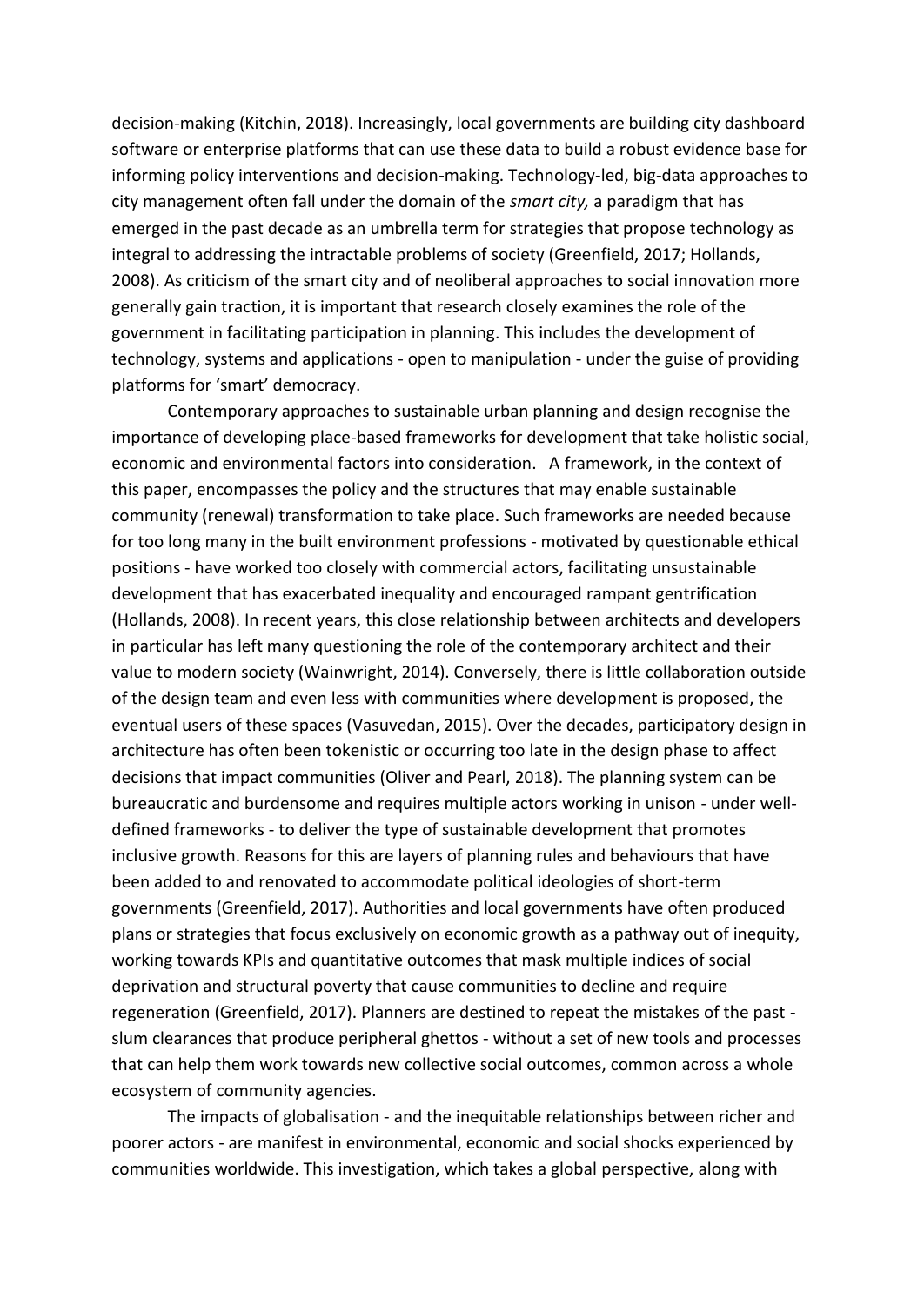literature review, follows an ethnographic action research approach, engaging communities in participatory dialogue to build up a deeper understanding of the context for resilience. Walker et al's (2004:n.p.) definition of resilience as "the capacity of a system to absorb disturbance and reorganize while undergoing change so as to still retain essentially the same function, structure, identity and feedbacks" and expanded by Folke (2006) to include "adaptability" and "transformability" (Folke, 2006:262), is adopted in this paper.

This paper concentrates on the frameworks phase and highlights some tools used by public and private sector in the United Kingdom that aim to enable participatory planning such as the Place Standard and BREEAM Communities. The paper presents a case study on the *Aktivniy Grazhdanin,* an online participatory tool used in Moscow, as an example of the attempt to use such tools with a similar aim. Characteristics and some limitations of all three approaches are critically presented. Action research was a means for developing the case study in Moscow, the basis of which was informed by criteria identified by examples form the literature review. Included from the literature review, the Place Standard, a conversational tool, and BREEAM- Communities Assessment, a paper based assessment tool, are examples of inclusive approaches to city planning. When viewed alongside the Moscow case, the failures of a more technological - but perceived to be less open approach begin to surface. Engagement in real-life means that relationships are developed among stakeholders and organisation through the act of achieving a consensus in a participatory dialogue. Findings from action research share an ontological language with the "Social Grid Model" as developed by Beckert (2010) and extended by von Jacobi et al (2017). Similarly, the Social Grid Model recognises the interconnections between networks, cognitive frames and institutions (Beckert, 2010; von Jacobi et al, 2017). Action research methods used in Moscow are described in more detail within the case study.

## **Tools and mechanisms used in place-based frameworks**

## *Scotland's Place Standard Engagement Tool*

UN Sustainable Development Goals (SDGs) (United Nations, 2015) are translated into overarching national policies used by local agencies to develop specific targeted and contextual local development strategies. In the case of Scotland, the UN SDGs have informed Scotland's SDGs (Scottish Council for Voluntary Organisations, 2018), expressed as vision statements in Scotland's National Outcomes (Scottish Government, 2018a) and Scotland's Third National Planning Framework (Scottish Government, 2014). These policies are supported by legislation under the Scottish Government's Public Engagement and Consultation, Community Empowerment Scotland Act (2015) (Scottish Government, 2015) and set against National Standards for Community Engagement (Scottish Government, 2016) which mandate a level of community engagement and participation on development projects. In response, tools such as the Place Standard have emerged as a method to engage citizens to assess their settlements and prioritise local goals aligned to overarching global and national sustainable development policies.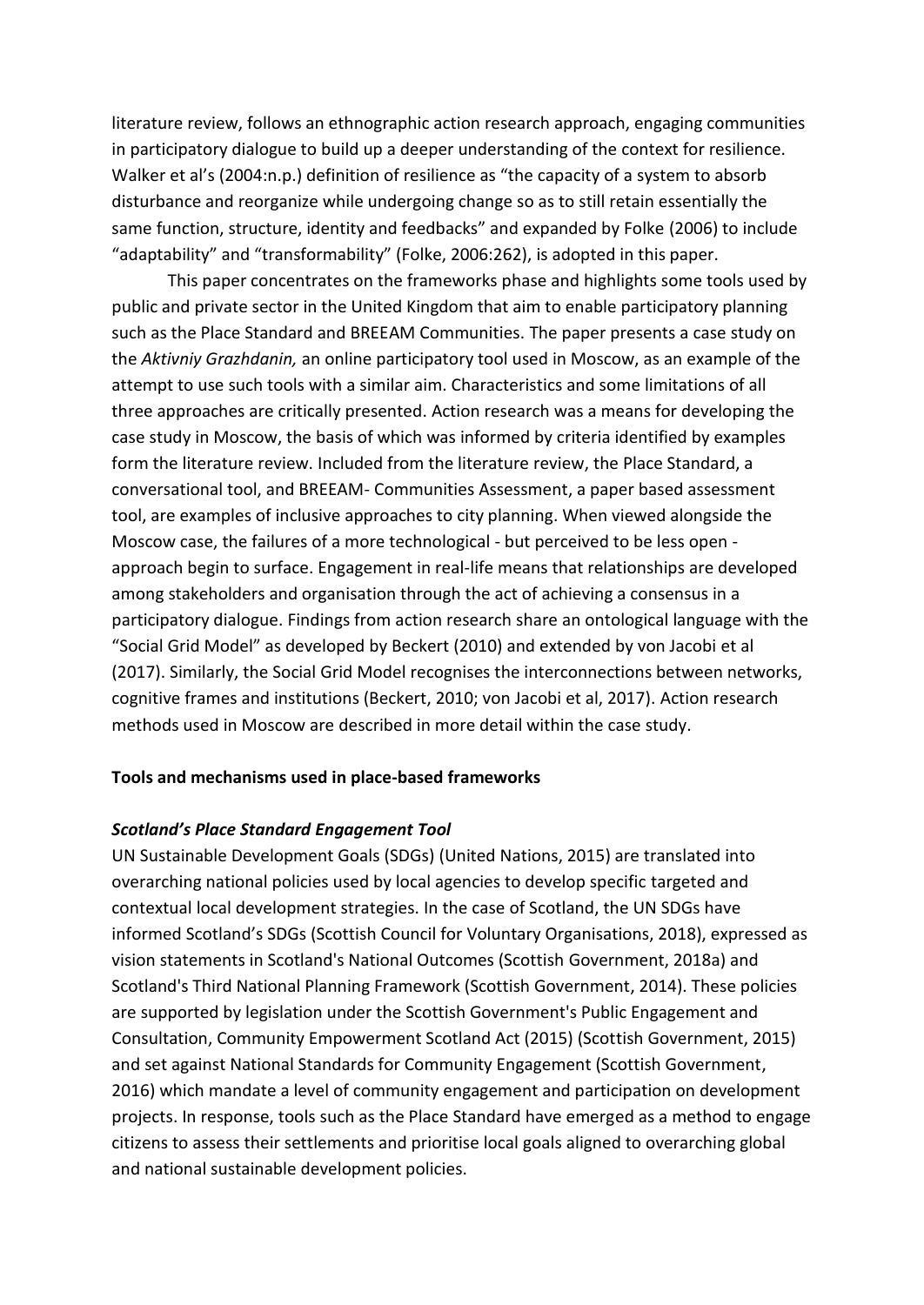The Place Standard, a tool which was developed with planners and architects in Scotland, "lets communities, public agencies, voluntary groups and others find those aspects of a place that need to be targeted to improve people's health, wellbeing and quality of life"; provides "a simple framework to structure conversations about place" and takes a longterm view of sustainability, encompassing a number of domains - including local economy, public transport, and housing - allowing distinct and separate organisations to work together productively (Place Standard, n.d.). Along with economic and spatial aspects, it has been designed to consider social aspects - health, welfare, work and community – by measuring, for example, whether citizens feel empowered in local decision-making. The tool prompts discussion among stakeholders, helping to identify assets and resources within a community as well as challenges and areas for improvement. The Place Standard is used primarily as a sustainable development assessment tool that allows communities to take a zoomed-out holistic look at place and identify priorities for social innovation, based on a clear and measurable set of indicators. The tool is used "to assess the quality of a place" undergoing transition and planning for change, or for an established community. It is a simple tool that consists of 14 themes covering both the physical and social aspects of a place, allowing participants to identify potentiality, and support design and delivery. In this way, the Place Standard works as a tool with which to define barriers and opportunities for social improvement that could be brought about through specific projects or strategic interventions.

In Scotland, communities who are seeking to embark on a journey of regeneration or physical improvement are encouraged to use the Place Standard, often with the support of Planning Aid Scotland through workshops and charrettes (Planning Aid Scotland, n.d.). By using the tool to interrogate project outcomes, development proposals are ideally more balanced, achieve community buy-in and generate ownership among stakeholders. Scotland's SDGs are more precisely defined at a local level through the tool, resulting in a local development plan (LDP) - framework – once shared outcomes have been agreed in terms of a development approach. In this way, the Place Standard tool is part of a process of sustainability and not an end in itself. It is a way to develop priorities for places, a value system and consensus around a collective strategy for improvement (Place Standard, n.d.). The tool helps community ecosystem comprised of multiple actors to collaborate, plan for and measure social impact. The tool is now being used by the National Health Service (NHS) in Scotland as a methodology to scope, measure and evaluate policy interventions in health (Scottish Government and Architecture and Design Scotland, 2017). By focusing on themes of health and well-being in a place - themes which are important to all stakeholders - the Place Standard, as a tool, facilitates discussions on a local level about those goals. As a way to build common bonds and understanding between citizens and groups, health and wellbeing are a powerful proxy. An overarching strategy to improve outcomes for health can impact design decisions for both the public realm and public services and help translate high-level policy ambitions into measurable compliances in a brief or design document. A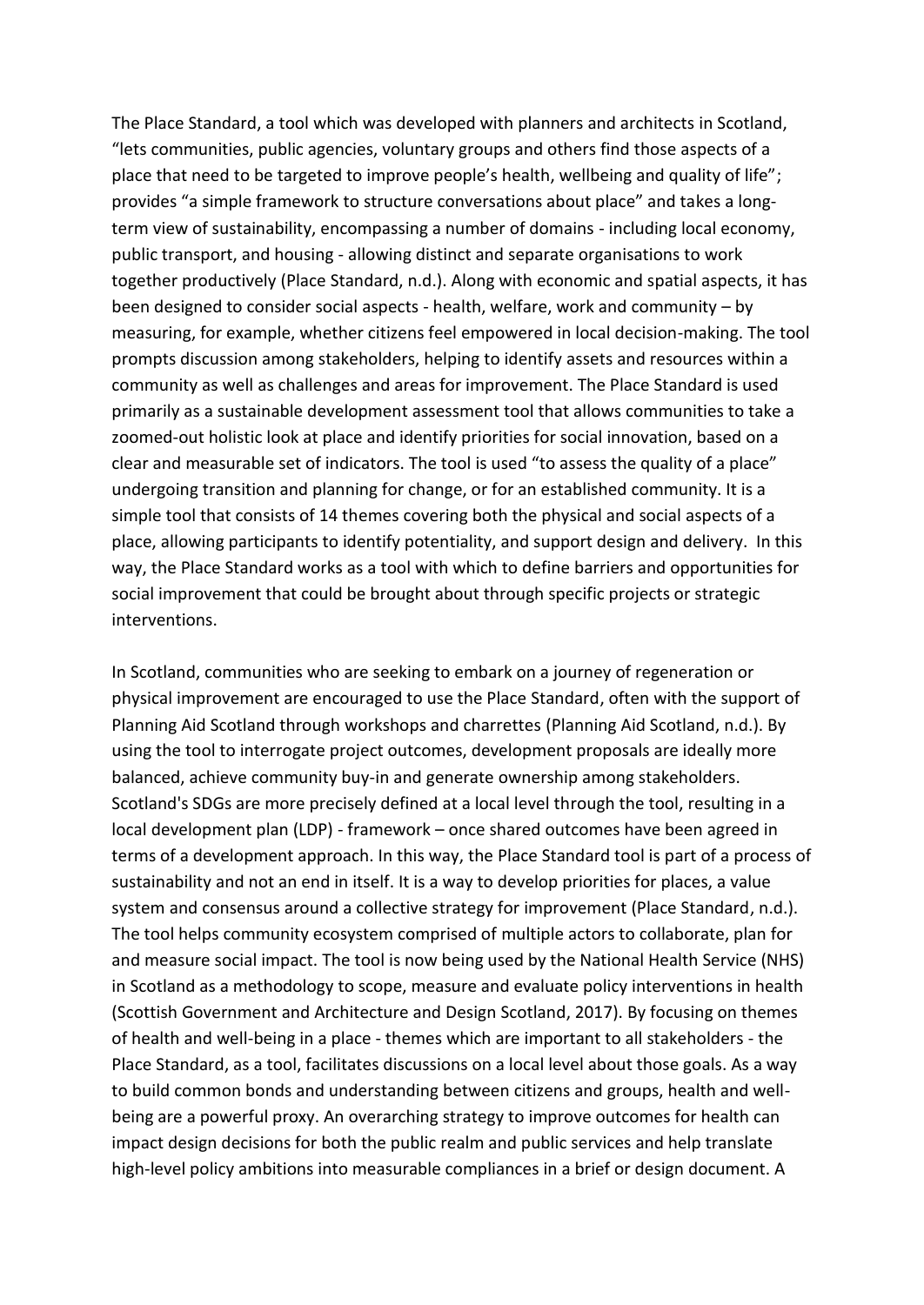city that proposes an overarching policy based around wellbeing also encourages the development solutions that give advantage to wider innovation in healthcare or technology, often bringing in solutions from other sectors that have never been applied to the built environment. It can be said the Place Standard is a comprehensive tool for engaging communities in decision-making about local priorities for social improvement. The Place Standard is used comprehensively by Planning Aid Scotland (PAS) as a bottom-up engagement mechanism in their work with communities regarding local planning issues and extensively in workshops and public charrettes (Planning Aid Scotland, n.d.).

The Place Standard has been rolled out across a number of development projects in Scotland since 2015, and has been closely evaluated during the first years by Scottish Government (Scottish Government and Architecture and Design Scotland, 2017). NHS Scotland are working with Architecture and Design Scotland and Scottish Government on the implementation of the Place Standard, alongside key partners including the Improvement Service and Glasgow City Council. A report in 2017 listed 65 separate instances of Place Standard being used across Scotland between December 2015 and February 2017 - reaching over 11,000 citizens in Scotland, across 22 local authorities (Scottish Government and Architecture and Design Scotland, 2017). The Place Standard has been applied in many different contexts and a variety of ways. It has been used most commonly to facilitate community engagement to inform local planning (e.g. development of locality plans) or strategic planning (e.g. master-planning or to inform a council's strategic plans).

While the Place Standard was developed in albeit a top-down-way, it opens a line of dialogue for bottom-up engagement. While open to abuse in practice, it has succeeded as a tool that promotes collaboration among quite disparate stakeholder groups - often with quite distinct positions - allowing them prioritise shared (and measurable) outcomes for transformation of place. Overall the tool has been well-received as an aid in aligning ambitions within a community ecosystem, particularly within the context of community engagement, owing to its universality and ease of use. In particular the Place Standard diagram was "perceived to be a powerful representation of place that could be used to direct actions" (Scottish Government and Architecture and Design Scotland, 2017:5). The report found that aligning the engagement process to strategic decision-making achieved most buy-in from stakeholders, helping them to arrive at a shared consensus (Scottish Government and Architecture and Design Scotland, 2017). This said, however, as a tool with which to organise strategic actions, it requires further refinement. Managing and organising respondents' data can be resource intensive and ambiguity arises when using the tool over roles and responsibilities for individuals and organisations in taking forward actions (Scottish Government and Architecture and Design Scotland, 2017). It is important to emphasise that Architecture and Design Scotland see the use of the Place Standard as a process, and that qualitative insights obtained through the use of the tool are important to identifying priorities (Scottish Government and Architecture and Design Scotland, 2017). A significant challenge identified through the Scottish Government evaluation was to ensure community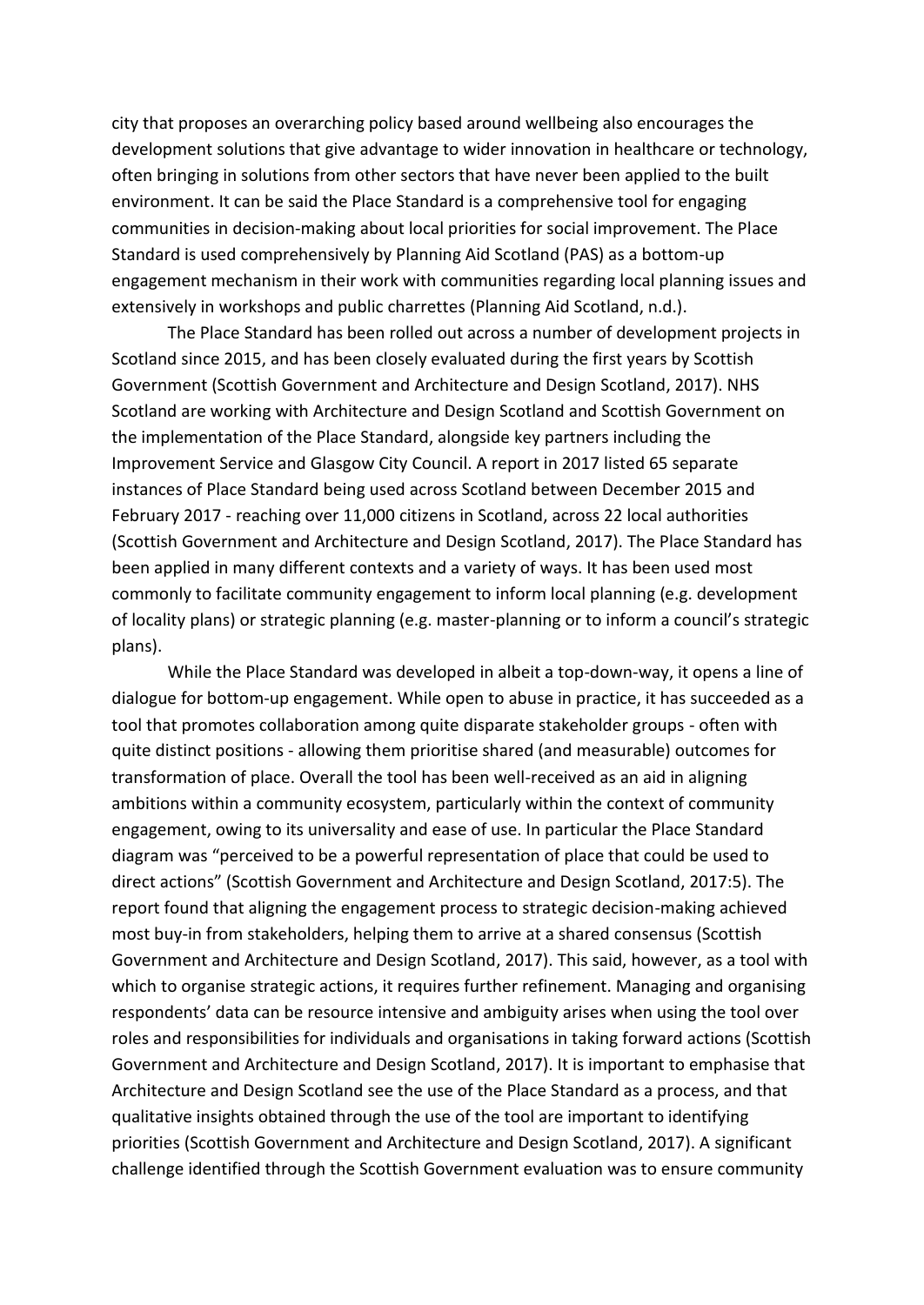engagement is representative of the whole population in a place and that future efforts seek to support engagement with those who are most marginalised and under-represented as a precursor for reducing inequality and promoting inclusive growth (Scottish Government and Architecture and Design Scotland, 2017). However, it must be stressed that the Place Standard is in itself a prototype and should be refined in an open co-development process with communities and user groups. Viewed alongside digital engagement tools (that are appraised later in this paper) the value of the Place Standard is how it facilitates face-to-face conversations.

## *BREEAM-Communities Assessment Tool*

The Building Research Establishment (BRE) has developed BREEAM-Communities (BREEAM-C) as a development assessment tool to help developers and private sector stakeholders to take sustainability concerns into account. It contains a compulsory consultation component in order to ensure the "needs, ideas and knowledge" of communities are taken into account during the detailed planning stage of a development (BRE, 2012). Community participation in BREEAM-C is required to certify the master planning process (Oliver and Pearl, 2018; BRE, 2012). The tool defines a number of domains and sets of indicators in order to assess the quality of design in terms of the social, economic and environmental impacts of development on a community. BREEAM-C, however, is primarily envisaged to help a design team engage with sustainability issues in the early design phase of a development project.

Oliver and Pearl (2018) looked at how the BREEAM-C tool was used by the developer of a large mixed-use new build project at Masthusen in the Swedish city of Malmö, focusing on its role in facilitating community consultation and participation. The study found the tool to be limited, "as a certification tool used solely by the developer, as opposed to a tool that could bring together the City of Malmö, community groups and the developer in a synergistic project" meaning that it was "limited to focusing on achieving sustainability outcomes within the boundaries of its site" (Oliver and Pearl, 2018:520). The study found that the tool, which focuses on product outcomes in the design process, "had a limited impact on empowering the immediate and surrounding communities and creating a synergistic, integrated design with its surroundings" (Oliver and Pearl, 2018:525). This was owing to the fact that tool was said to employ a "limited definition of community" and was employed too late in the process, meaning that consultation had no impact on the design (Oliver and Pearl, 2018:519). These observations point to the need to engage communities early in the design process – with community focused tools like the Place Standard, and to use these to facilitate a common vision or strategic mechanism for development across an ecosystem of competing stakeholder positions (developer, local government and community). This will help prevent engagement exercises that are no more than box-ticking for communities.

## *The Smart City Collaboration Mechanisms: Approaches and concerns*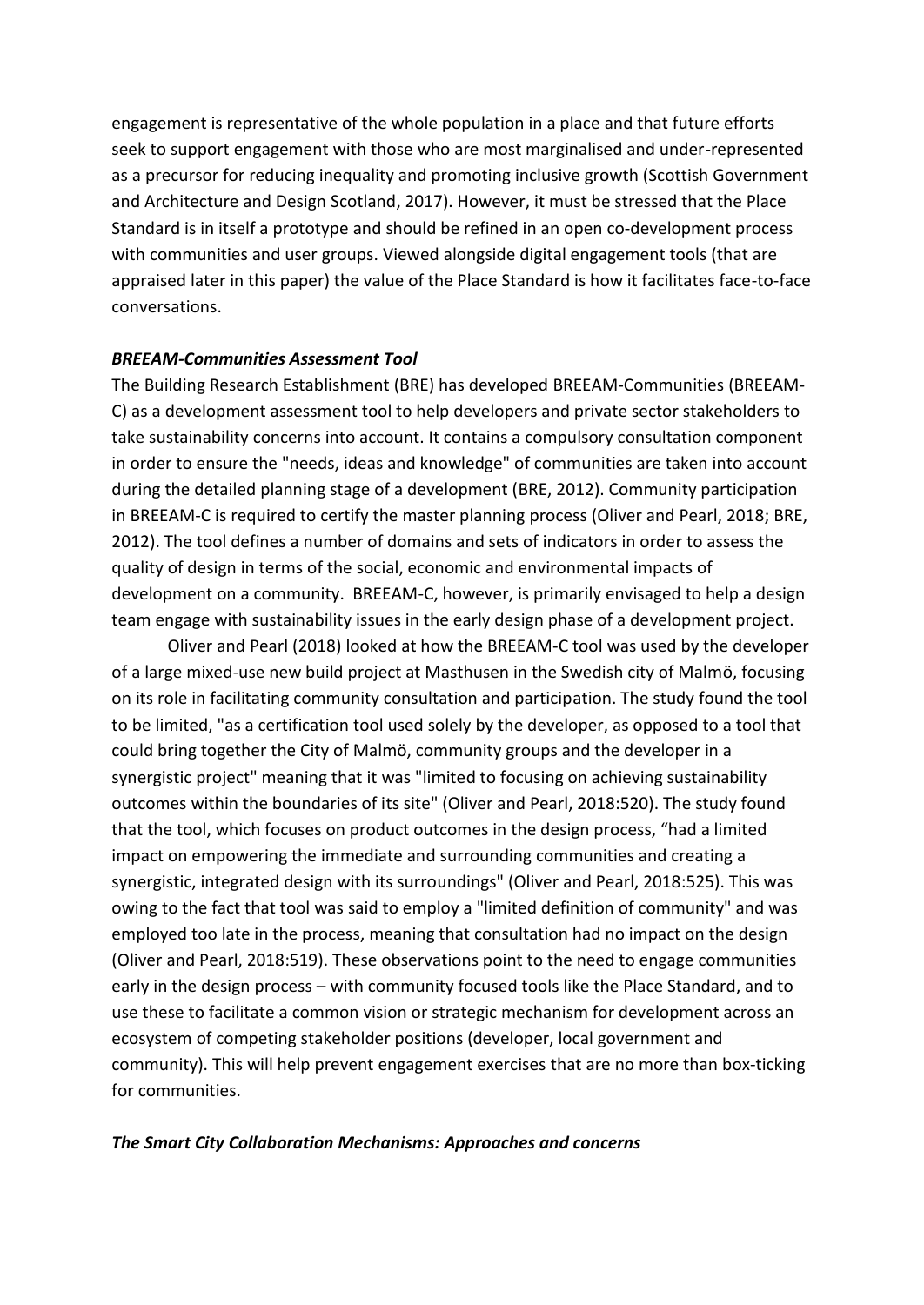The Smart City concept promotes cross-sector collaboration and partnership among stakeholders within a place to develop collective strategies for social innovation. The concept emerged in the early 2000s as a means for collecting data by using sensors, Information and Communication Technologies (ICT) and Internet of Things platforms that can inform better management of cities' services. It has been aggressively marketed by technology companies to cash-strapped city governments since the financial crash in 2008 (Greenfield, 2017; Kitchin, 2015; Kitchin et al, 2015; Hollands, 2008; 2015). While there is no agreed discrete definition among academics as to what the concept refers to exactly, there is a broad consensus that a smart city uses innovation in ICT as a means for achieving sustainable development, social innovation and improvement (Angelidou et al, 2017). While researchers agree that smart cities are defined by their use of innovation in technology, in practice it is not technology that makes a city smart, and many of innovative systems in use in urban management do little to improve quality of life or encourage sustainable development. Put simply by Kitchin (2014 1;2), Smart Cities are cities that "on the one hand, are increasingly composed of and monitored by pervasive and ubiquitous computing and, on the other, whose economy and governance are being driven by innovation, creativity and entrepreneurship enacted by smart people". Taking a systems-thinking approach to the Smart City, Caputo and Evangelista (2018:117) highlight that the Smart City depends on two main factors: "continuously updated Big Data and Smart Technologies" and "customer willingness to cooperate on their development", thus further emphasising the relationship between user (citizen) and technology in the Smart City paradigm.

At an international policy level, environmental sustainability concerns are integral to the concept of the Smart City (Angelidou et al, 2017; Angelidou and Psaltoglou, 2017; European Commission, n.d.) with many interventions focused on air quality, cleaner energy or transport solutions. The Smart City provides a lens for looking at the city as a system (Saviano et al, 2016) on which to model scenarios and policy interventions; prototype and test new solutions; and deliver new social infrastructure. Prevailing strategic mechanisms driving contemporary development interventions include those that focus on shared outcomes for change delivered by focusing on aspects that appeal to the whole eco-system within a place such as health and well-being, energy independence or technology-led change. Smart City technological solutions are adopted by many cities across the world as a mechanism for delivering community resilience through a focus on holistic social, economic and environmental outcomes (Angelidou et al, 2017; Colding and Barthel, 2017). Smart city technologies assist in acquiring big data to enable better informed evidence-based decisionmaking (Kitchin, 2014, 2018; Kitchin et al, 2015).

Cities have increasingly looked to the Smart City as a set of technologies that can support growth based on delivering greater efficiencies and better user experience for citizens among decreasing resources. City governments in Moscow (Moscow Mayor's Office, 2018a), London (Greater London Authority, n.d.), Dublin (Dublin City Council, 2016) and Barcelona (Ajuntament de Barcelona, n.d.) have all invested heavily in establishing Smart Cities programmes, labs and open data centres to assist in better city management and to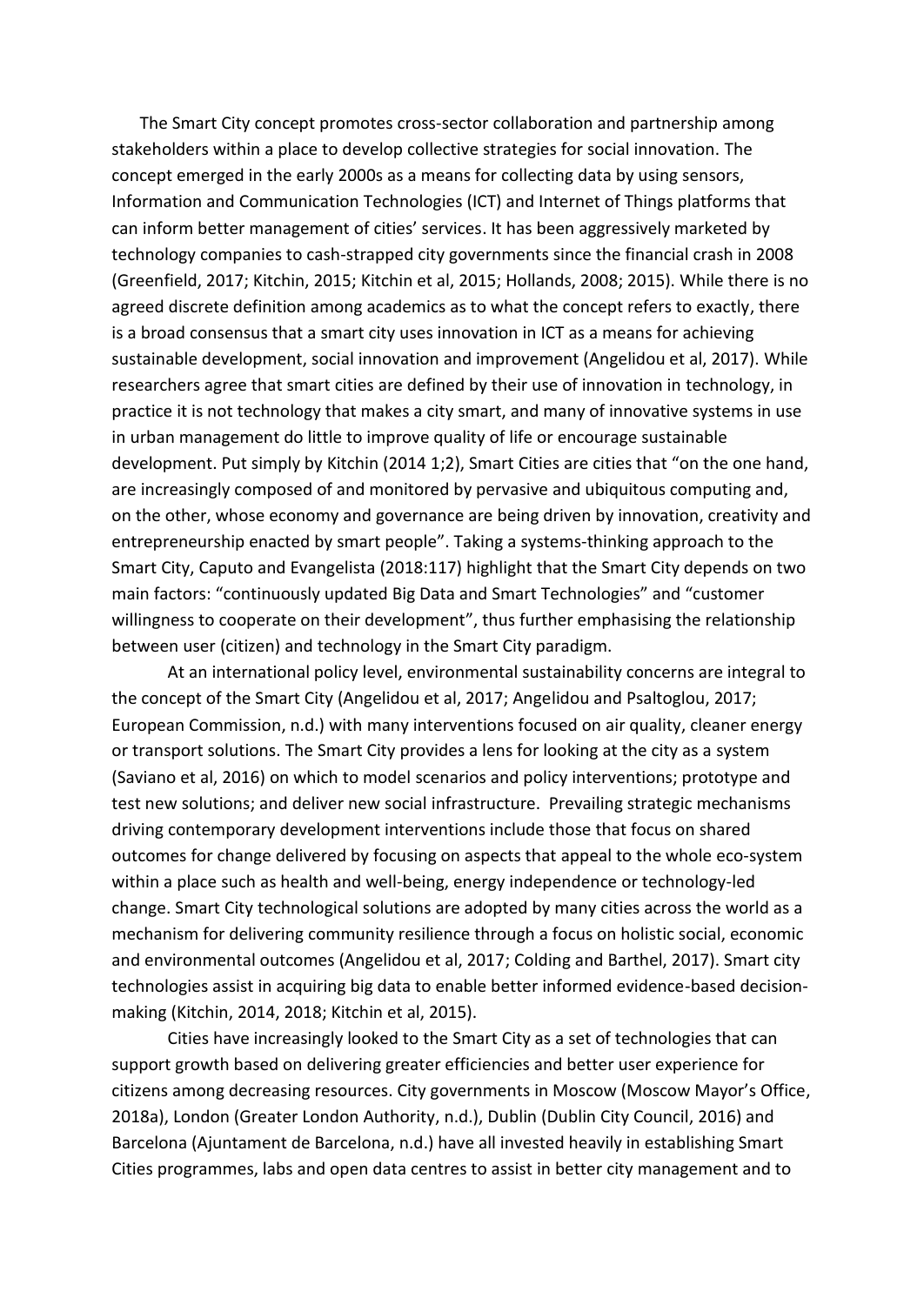curate the data that can inform future planning. Others such as Rio de Janeiro have initiated close partnerships with commercial partners - IBM in the case of Rio - around data management, management intelligence and to co-develop large scale city management enterprise software (Singer, 2012). Given its popularity among commercial leaders - namely large technology companies - and local governments focused on growth, the Smart City concept and suite of technologies can be viewed as a means for improving decision-making on management of cities' services, currently heavily focused on economic improvement.

While there has been much criticism of the smart city concept to date from futurists and technology commentators (Hollands, 2008, 2015; Greenfield, 2013; Townsend, 2013; Kitchin, 2014; Shelton et al, 2015), the built environment professions have been somewhat silent on what the Smart City concept means for an inclusive urban planning and design (Greenfield, 2017). One reason for this may be the lack of understanding within the sector around specific technology, innovation and its application. Architecture in particular can take a reactionary rather than objective view of intrusions into the sanctuary of the profession from new technologies and professions, evident from the ARB actions to protect the title of architect from software developers and enterprise architects in the not so distant past (Stott, 2013). Ironically, the division between the practice of designing for digital environments and for traditional built environments is increasingly less obvious (Greenfield, 2017) as user experience, software architecture and traditional architecture collide through the spatial application of artificial intelligence. The traditionally agile processes of software architecture development - building cheap and easy prototypes and testing them with user communities - present a new approach to participatory design that is genuinely impactful.

Mounting criticism of the smart city suggests that it lacks robustness, fails to deliver as a place-based framework for technology-enabled balanced and inclusive growth. Commentators such as Morozov and Bria (2018) join Greenfield (2013, 2017) and others who note how the paradigm is often used to further the neoliberal agendas of cashstrapped governments and their service providers. This criticism is increasingly levelled at social innovation practice in urban governance more generally - with the involvement of non-state actors in promoting small-government - under the guise of developing power to the grassroots (Massey and Johnston-Miller, 2014). In the paper "Critical interventions into the corporate smart city" Hollands (2015) expands on his earlier paper (Hollands, 2008), which first raised these concerns, and highlights the dangers of seeing technology as a panacea to all ill-gotten urban problems. Hollands (2015) refers to the work of Harvey (1989) and asks why the Smart City that is being promoted "can only be effectively delivered through a corporate vision of smartness, in conjunction with an entrepreneurial form of urban governance", shining light on the absence in urban sociology of "an alternative to the neo-liberal city, smart or otherwise" (Hollands, 2015:62). Echoing Hoornweg et al (2011), Hollands (2015: 63) reminds how "really smart urbanism needs to start with the city itself and its attendant social problems, rather than looking immediately to smart technology" and that this proposition will require both new tools and new rules, "new participatory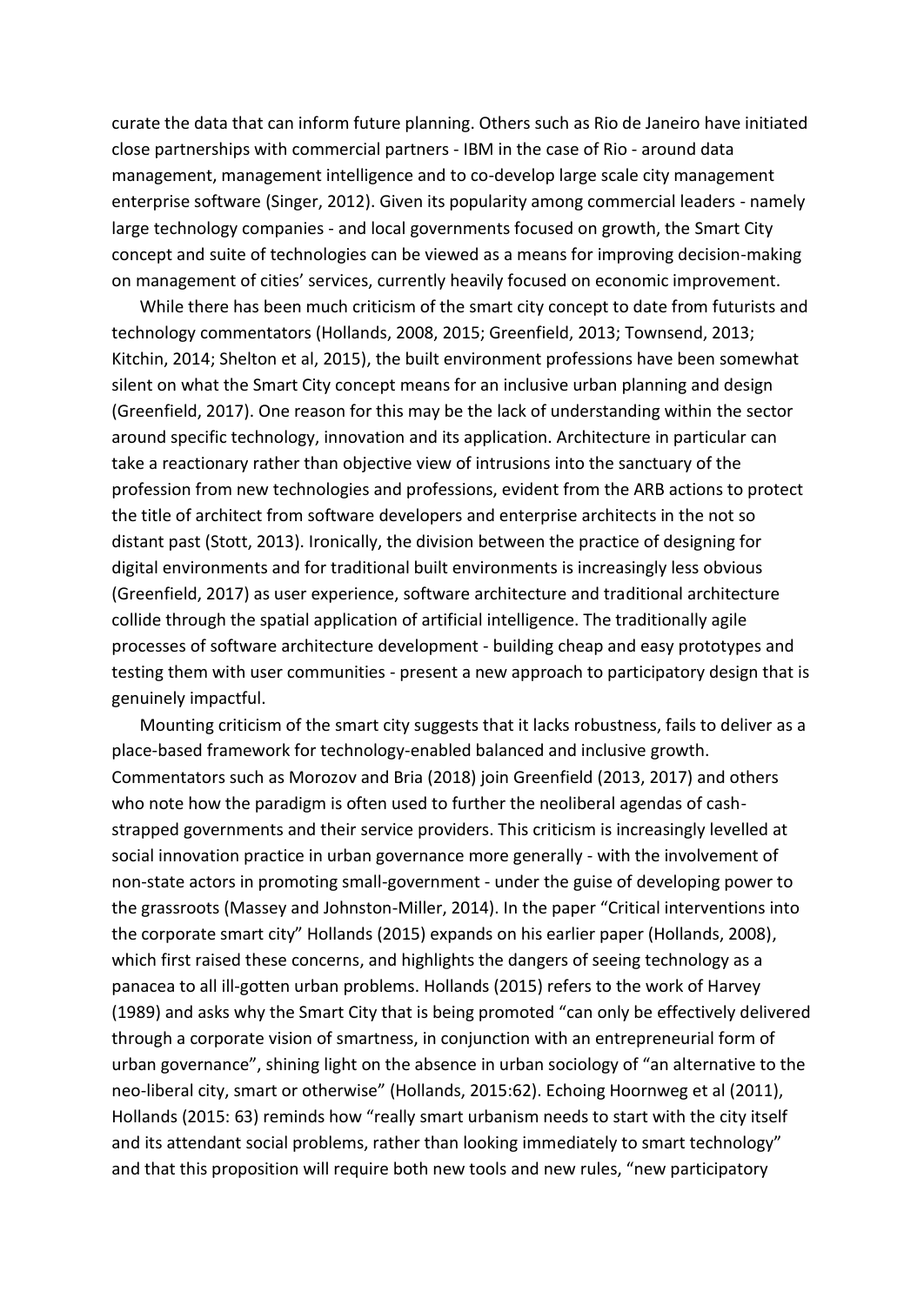urban technologies, greater social and economic inclusion". Hollands (2015:63) refers to Harvey (2012) and highlights the need for a "substantial shift in power from corporate business and entrepreneurial city leaders to ordinary people and communities".

The concept continues to be a significant means for informing better urban management and development, with research indicating about 355 smart city projects in 221 cities worldwide (Navigant Research, 2018) and figures from the European Commission suggesting 240 smart cities with populations over 100,000 (Euractiv, 2017). While ambitions remain high, concerns are mounting. Kitchin (2014) identifies five main concerns, particularly over the politics of data collection and data use; technocratic city governance and development; procurement and investment in technology and infrastructure; technological performance and security, and how the city is viewed as a system. Looking at the data concerns, Kitchin rightly states that "data within smart city initiatives are portrayed as being benign and lacking in political ideology" and questions whether the data or "algorithms used to process these data are neutral" (Kitchin 2014, 79:8) and if "data are infected by social privilege and social values" (Kitchin 2014, 79:9). On the notion of technocratic city governance, we are reminded that technology on its own is not going to solve "the deep-rooted structural problems in cities as they do not address their root causes" (Kitchin 2014, 79:9), but need to be "complemented with a range of other instruments… that are sensitive to the diverse ways in which cities are structured and function" (Kitchin 2014, 79:10). In terms of procurement, Kitchin refers to Shaffers et al. (2011:437) who note that "smart city solutions are currently more vendor push than city government pull", which begs the questions whether solutions that are being developed arise in response to a genuine social need, and whether systems will become quickly redundant as Hill (2013:n.p.) noted that "city fabric changes slowly yet technology changes rapidly". Kitchin (2014) refers to Townsend's (2013) well-presented concerns around the quality and performance of smart technology, alerting that "if we don't think critically now about the technology we put in place for the next century of cities, we can only look forward to all the unpleasant surprises they hold in store for us" (Townsend, 2013:n.p.). Kitchin (2014:12) states that "without regulated oversight… there is likely to be significant resistance and push back against real-time analytics by citizens". He sees engagement and participation with stakeholders as a way to counteract the emergence of a "panoptic city" and highlights that "without critical interrogations the smart cities of the future will likely reflect narrow corporate and state visions, rather than the desires of wider society" (Kitchin 2014:12).

Angelidou and Psaltoglou's (2017) comprehensive study presents the basic critical arguments regarding smart cities, by way of analysing nine individual smart city case studies, and comes to similar conclusions as Kitchin. The study identified shortcomings originating from contextual factors such as the broader political discourse of a place and others originating from the strategy itself (Angelidou et al, 2017). Angelidou et al (2017:80) found that corporate smart city visions are "increasingly driven by business imperatives", often misaligned with citizens' priorities - facing opposition from the local population in the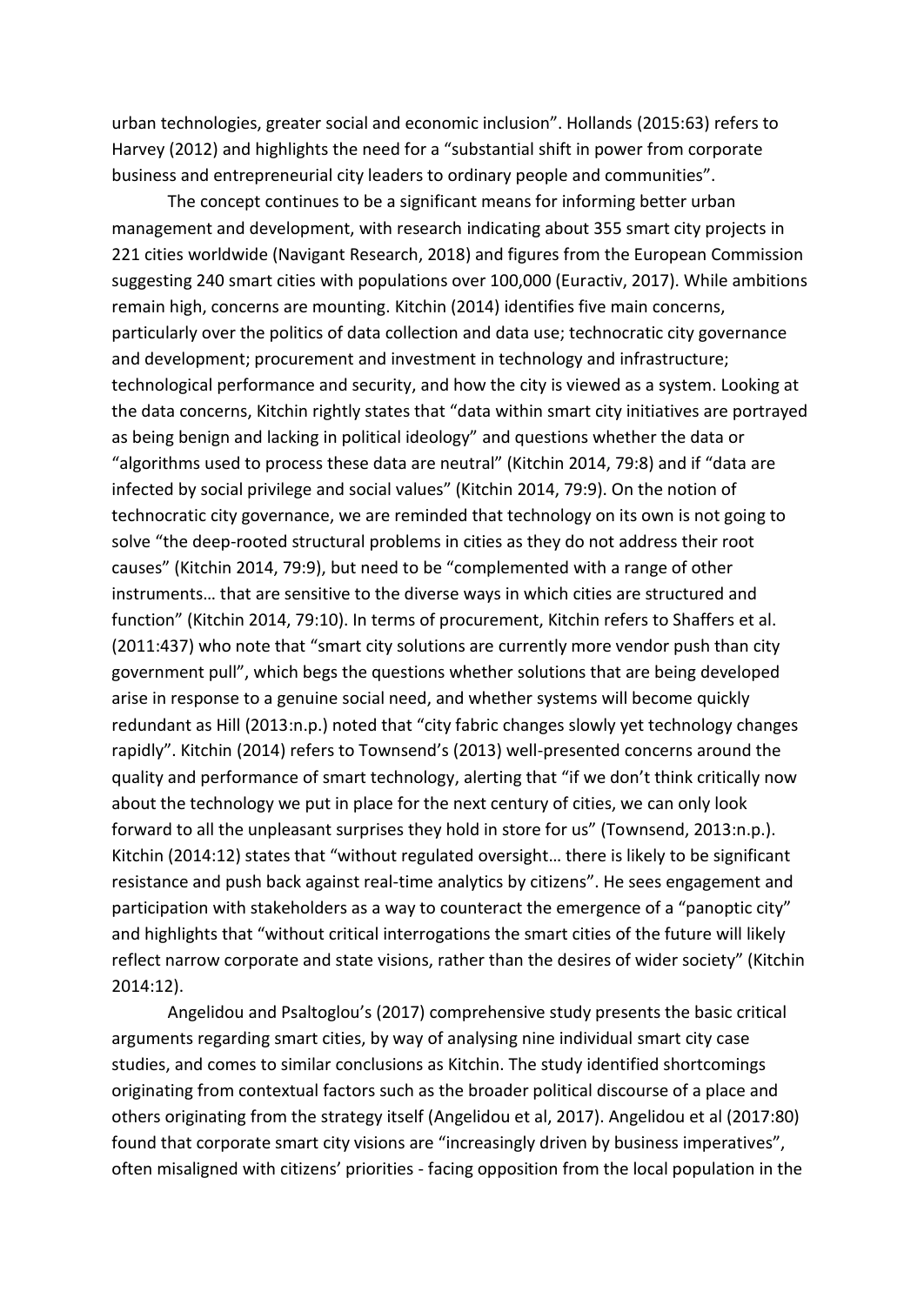case of Barcelona and Songdo (Angelidou et al, 2017; March and Ribera-Fumaz, 2016). Looking to research from Luque-Ayala and Marvin (2015), Angelidou et al (2017:80) found that corporate initiatives "fail to develop the capacity of a city's people to actually learn and deeply engage in the smart city discourse" (Angelidou et al, 2017:80) and that "citizen uptake and stakeholder resonance is critical… as citizens need not only be informed, but actively engaged in the co-design of the smart city solution" (Angelidou et al, 2017:88). The study points to other barriers to implementation arising from failure to attract adequate state support or poor strategic planning.

A deep and iterative literature review, in particular comprehensive studies by Kitchin (2014) and Angelidou & Psaltoglou (2017) identified the important themes of ownership, governance and participation - which became the basis for probing conversations with citizens in Moscow. Viewing the criticisms by Kitchin (2014) and Angelidou et al (2017) alongside those of other academics across the literature review, the main questions that persist regarding the Smart City concern relationships between stakeholders - public, private and community actors in the pursuit of what Kitchin (2014) refers to as 'smart urbanism' that includes:

- Ownership Who owns the (Big) data, proprietary software, innovation and strategy within the ecosystem?
- Governance What roles, responsibilities, process and protocols are in place to facilitate collaboration and partnership?
- Participation What is the quality of public engagement and how does it improve democratic decision making (around sustainable urban development)?

More detailed research is required to understand the nuances of a participatory dialogue with stakeholders around (smart) city development, which takes an in-depth look at the collaborative behaviours taking place within a sustainable and iterative urban design process. This should include analysis to understand what agile and iterative co-design processes - working closely with user communities - can be ported from the development of technical architecture to the practice of built architecture and urban design. This will mean looking outside of traditional domains to areas of technology and lean process management that view innovation "as an open paradigm predominantly focused on a user-centric approach that involves citizens and civil society (i.e. the customers) in smart project in terms of a technologically driven climate and external sources of knowledge" (Dezi et al, 2018:1248). By placing faith in new technology as panacea for sustainable urban development, the 'smart city' is at risk of not recognising the repetition of past mistakes, but embedding the lack of flexibility in the planning system into the planning algorithms of the future, producing a glitchy and inflexible city that performs on behalf of a narrow set of stakeholders (Townsend, 2013). This risk is compounded by the limits of the current planning system which often focuses narrowly on individual planning applications as opposed to marrying common goals and achievable outcomes across a place.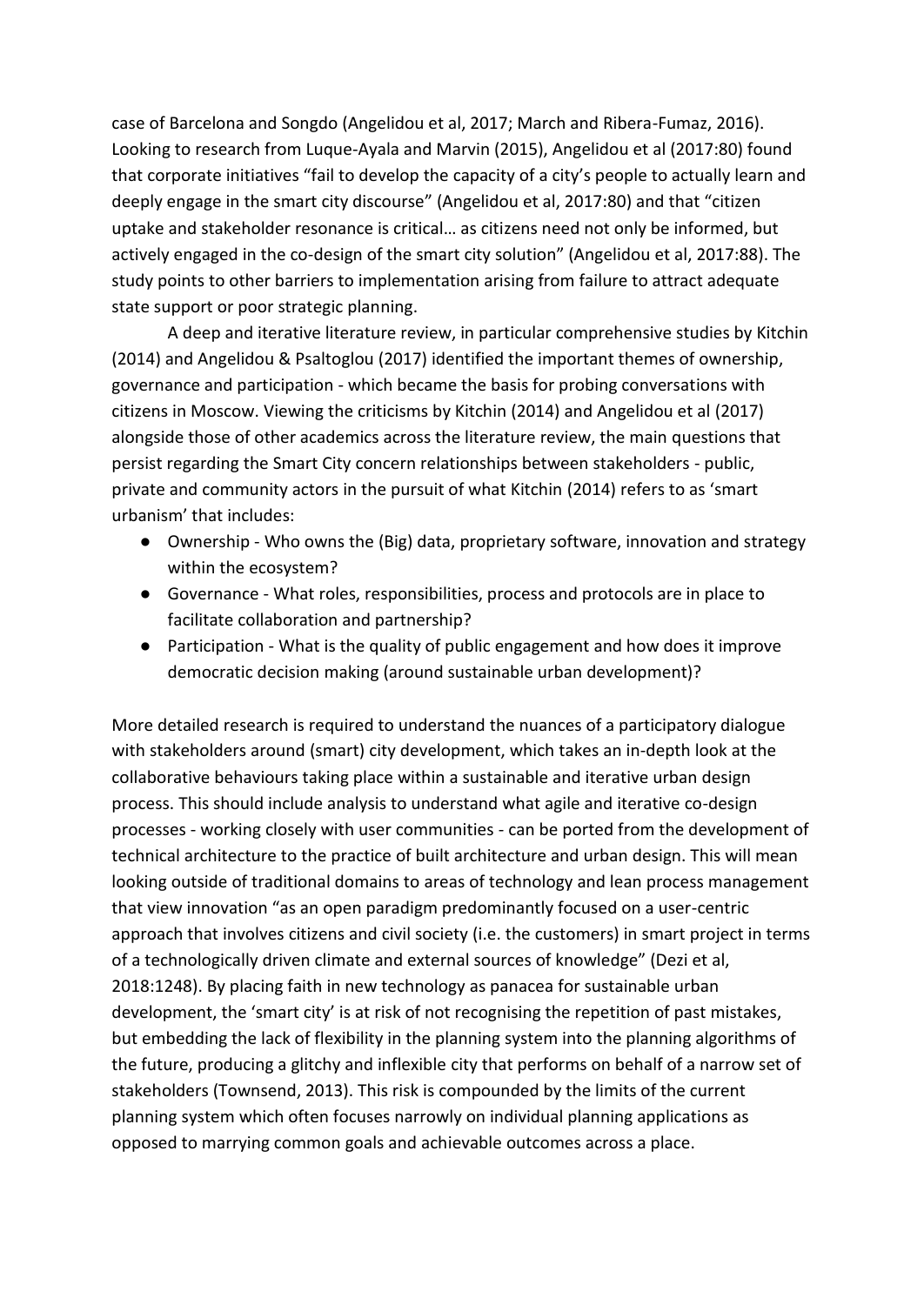What is required to offset these challenges is an open and participatory approach to planning, stewarded by a collaborative framework, that allows multiple stakeholders to be included and for complementary change narratives to emerge (Horgan and Dimitrijević, 2018), often facilitated through information and communications technology (Caputo and Evangelista, 2018). Participatory design as a concept in architecture and planning is not new in itself, yet genuine multi-agency collaboration within a place or locality, which can be difficult and complicated - is often forsaken in favour of box-ticking exercises at the end of a design phase of a development project (Oliver and Pearl, 2017). In Scotland however, Planning Action for Scotland (PAS) and the Royal Town Planning Institute (RTPI) have been among those pushing for change, which has come in the form of the Planning Bill (2018) (Scottish Government, 2018b) that mandates engagement with stakeholders through community councils and workshops. When used to facilitate open dialogue, tools such as the Place Standard can help communities better contribute to the development of strategic mechanisms like that of the 'Smart City', and in turn can provide the basis of a framework for multi-stakeholder place-based collaboration. The above questions have been used in the case study presented below, which looks at the 'Active Citizen' platform developed by Moscow's Smart City team.

#### **Case study:** *Aktivniy Grazhdanin* **and decision-making in Moscow, Russian Federation**

The use of Smart City technologies in Moscow provides a case study on an information-led mechanism for informing decisions on sustainable development and enabling citizens' participation in decision-making in city management and potentially in urban planning and design. This investigation was carried out primarily through action research which has been refined over recent decades as an important research method to understand interconnections between policy and practice, and to gather insights from real-life experiences of stakeholders and communities (Reason and Bradbury, 2001). In this case, research consisted of an embedded ethnographic investigation over a one-month period that entailed meeting and living with residents in the city of Moscow over the summer of 2018. The research was conducted through semi-structured, face-to-face interviews with citizens and more formal interviews with identified stakeholders from the Smart City team. Initial contact was made with citizens subscribed to the «Москвичи против сноса» or *'Muscovites against demolition'* group of activists on Facebook to arrange interviews. Interview questions were taken from an initial set drafted prior to travel to Moscow and iterated during the action research phase to focus on emerging themes and aspects of ownership, governance and participation.

In total, seven face-to-face interviews were conducted with citizens in Moscow, engaging with a further five in detailed online conversations and a further seven through interaction via social media. A number of limitations impacted the research, including the desire for most of citizens canvassed to remain anonymous - meaning that specific details around neighbourhoods and displacement are not revealed. Respondents came from a wide section of society including young professionals, public sector workers, well-informed technologists and retired older people. The interview questions explored how well a community was able to participate in decision-making and whether they had adequate tools "to effect change" in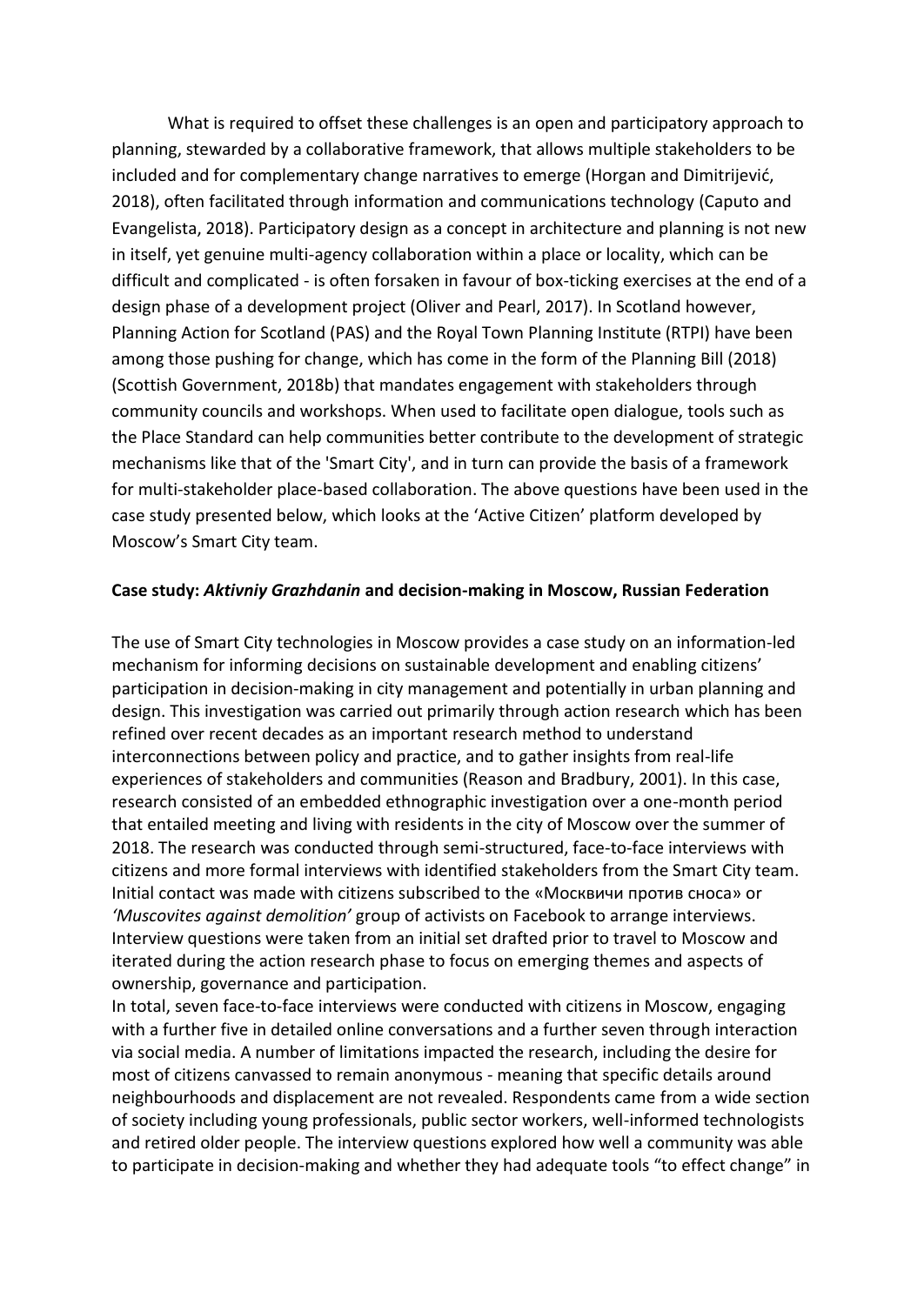the context of planning and the built environment. A longer interview was conducted with a leader of Moscow's Smart City team, with a view to organise subsequent discussions with city government officials. Meetings with colleagues in local government never materialised. While the climate of the World Cup, which was taking place at the time of field research in Moscow, facilitated a more open dialogue with citizens then usually, the underlying political climate in Russia meant that a deeper and more verifiable methods of both qualitative and quantitative data collection was difficult.

The study focuses primarily on *Aktivniy Grazhdanin* (AG, Active Citizen) a tool developed by the Moscow Smart City team in order to engage citizens around urban development proposals and change in Moscow, as part of strategies for technology led growth. The platform, which is now set to be rolled out across the whole Russian Federation (Bobilev, 2018), facilitates citizen oversight and participation in planning decisions. It primarily focuses on decision making on issues relating to the upgrade of the public realm and public spaces, as well as getting feedback on local government proposals, city strategies and development policies. Developed to offset a top-down approach to city planning, it purports that over 2,000,000 Active citizens have participated, representing up to 20% of Moscow citizens (Holder, 2017). The city of Moscow is currently undergoing a large-scale programme of *renovatsiya* – or renovation – where poorly performing buildings are due to be demolished in favour of improved housing projects to be built on the periphery of the city (Alonso, 2018). The theme of renovation is of great concern to a great many of citizens in Moscow, where private ownership of apartments is high owing to the change in economic system during the 1990s (Krasheninnokov, 2003). AG has been used (alongside other engagement tools) to gauge citizens' opinions on development, although it has no basis in law. While respondents were interviewed about the platform generally, the focus of the investigation was on decision-making on renovation in particular, which is set to affect more than two million citizens in Moscow over the next fifteen years (Holder, 2017).

#### *Ownership*

While the majority of voting on AG takes place on the web platform, or mobile web application, there is also the possibility for informed citizens to vote in person at a *Moy Dokumenti* (My Documents) one-stop-shop for delivering local public services. This allows for participation from the whole citizenry, provided that they are informed through channels such as Metro advertising and public information exercises. High levels of usage of the AG platform are associated with functionality around the "Our City" urban repair and development scheme (Murawski, 2018), part of which allows citizens to submit complaints relating to urban environmental issues such as potholes and dumping (similar to MySociety's Fix My Street, developed for London and other cities). A consistent feedback loop, where issues are responded to by the local government within a fixed time period of five days, results in a high rate of satisfaction. Two hundred streets have been improved or redeveloped through this function in addition to repairs and resolution of other issues. Detailed citizens' profiles allow for geo-targeted polling, particularly around themes relating to renovation, where two thirds of citizens need to agree to demolition of a particular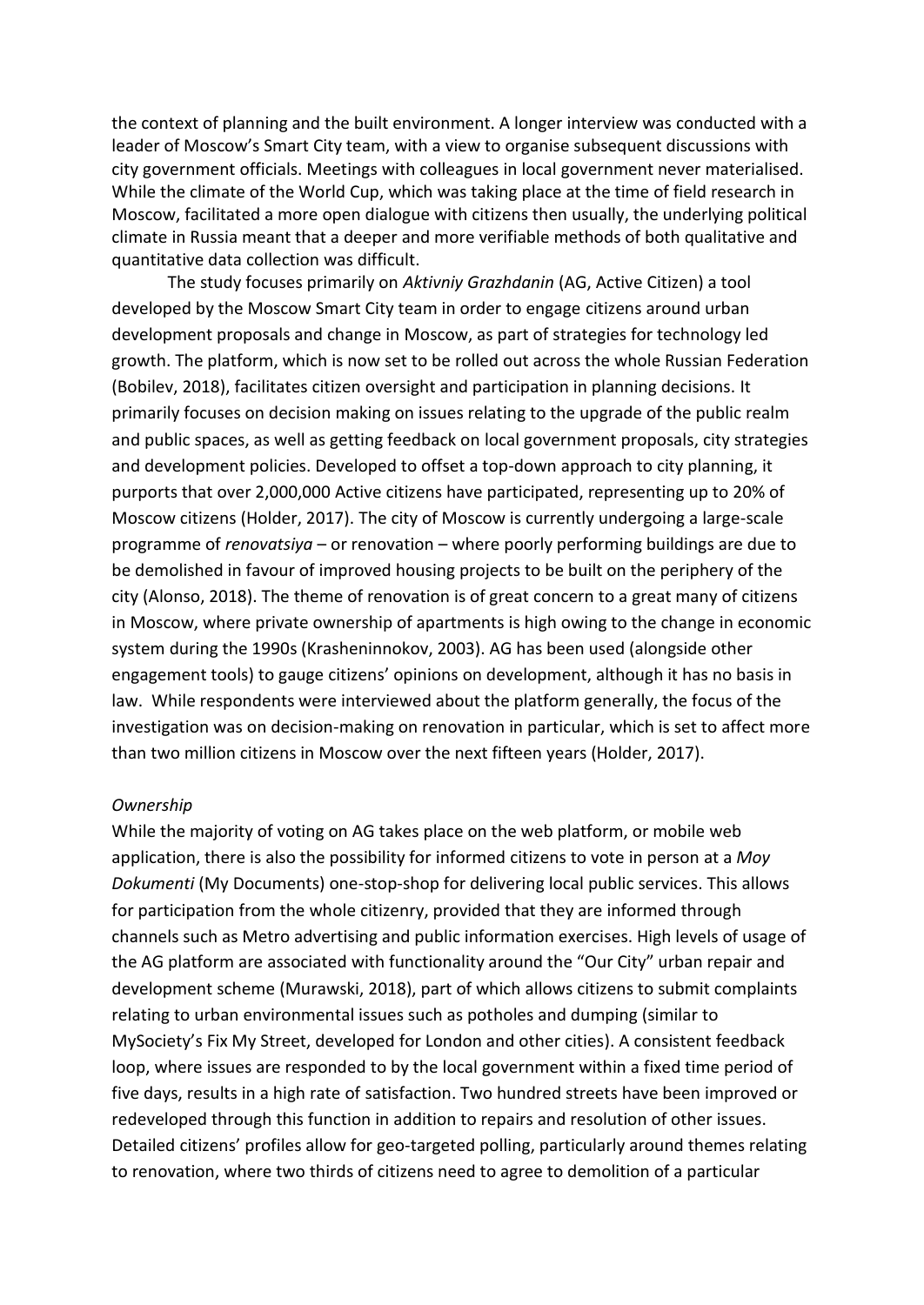apartment block, according to the programme. This however has no basis in Russian law, which requires full consent of occupants before an apartment block is selected for demolition (Leslie and Charley 2017).

A perceived lack of ownership is evident in cases where if no occupants of a block vote, that building is assumed to be compliant with demolition. In both online research and in interviews, respondents referred to the platform as "*Fiktivniy Grazhdanin*" (or fictitious citizen) owing to the lack of transparency around where ideas come from, the design of survey questions and the breakdown of voting results. In many cases there is no limit to the amount of times an individual can cast a vote on a particular issue. In conversation with the development team, it appears that the majority of ideas on AG come from the local government system, while there is a separate ideas platform open for citizens with ideas for the city, What Moscow Wants (Moscow Mayor's Office, 2018b). Interviewees referred to a case where voting on one issue (the renaming of a metro station) recorded ten votes every ten minutes consistently through the night which may suggest an automated programme was used to cast votes. In the context of voting around renovation or demolition (and displacement), however, further information is required to identify voters. Yet the perception that there is no real ownership over decision making on renovation in Moscow was common, with many seeing AG as a way to provide a veneer of compliance.

#### *Governance*

An interview with Moscow's Smart City team (a function of the Moscow Mayor's office) revealed that local governance admittedly functions in a very top-down way. This team, however, emerged from a need to centralise information and communications technology systems so as to reduce duplication, incoherent procurement and public spending, deliver greater efficiency and reduce bureaucracy. This has allowed the city to take a holistic view for planning for both public services and infrastructure. Ideas often come from the market, while specific government departments act as gatekeepers for ideas that are then submitted to the team. Good ideas then undergo a proof of concept phase, before being presented to the mayor and subsequently included on the AG platform, or not. During development of a large urban park (Zaryade), on a vacant site adjacent the Kremlin, citizens were polled on design concepts and spatial functions. In interviews, however, respondents complained that it felt like AG was being used to facilitate already decided procurement decisions, for instance around the removal and planting of trees in the city, or almost continuous pavement installation. Many felt that, while not overtly facilitating corruption, AG represented a smokescreen of perceived openness around decision-making that was in fact only simulated. Notably, the development company behind the AG system is said to have been behind the platform designed to encourage support for Mayor Sobyanin's recent re-election in September 2018 (Meduza, 2018).

With regard to renovation in particular, the ambiguity in Russian law around public ownership of property, owing to the change in economic system presents unique difficulties. Effectively, private ownership of property in the case of mass housing extends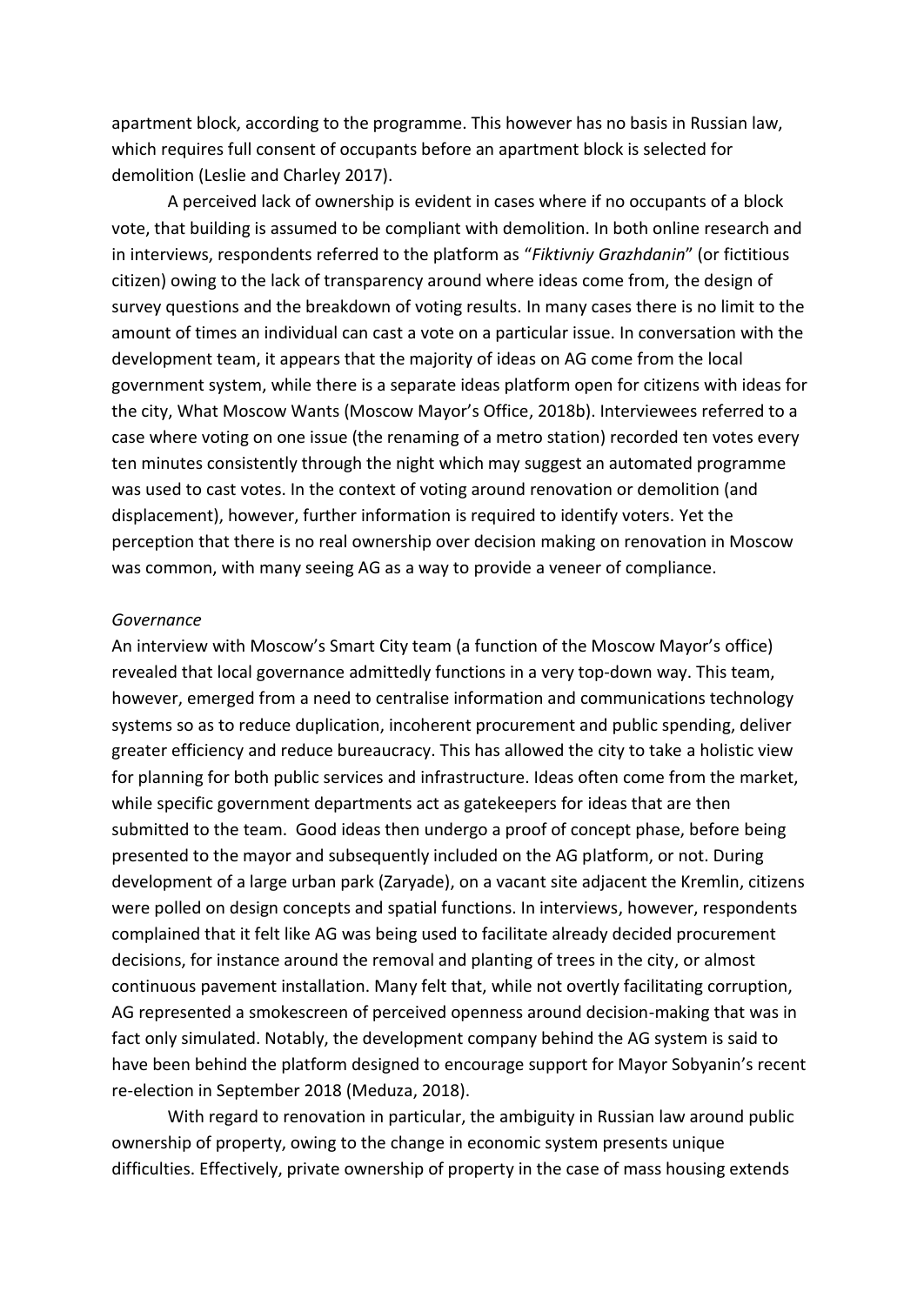only to the space of an apartment, meaning that the building fabric, envelope and environs remain effectively in state ownership (Semiletova, 2011). This allows for a situation where government, banks and development agencies keep a tight control over urban development and planning decisions. While a process does exist where citizens can achieve ownership of the (public) space which their building occupies, this involves a costly process where all apartment owners must agree to purchase the land together, employ a consultant who prepares a plan that must be accepted by the city authorities and included in the general plan for the city of Moscow (UNECE, 2004). This option is open to a truly limited number of citizens or communities (primarily due to the costs involved). In terms of the ability of citizens to influence wider urban development decisions affecting their local neighbourhood and the city of Moscow more generally, respondents felt that questions were designed in such a way as to encourage participants to select answers that would positively resonate with existing plans of the local government. A decision to establish an open-air museum at a site on Khokhlovskaya Square (Moscow Mayor's Office, 2018c) was cited as an example of this.

## *Participation*

Additional systems provided by the Moscow local government to allow citizens to suggest proposals or ideas for the city are not effectively connected into AG. Respondents complained that invariably the type of ideas to be voted on the AG platform were of little consequence to the actual urban development in the city, and participation was often open to decisions that had very little impact. Examples cited included decisions around the colour of seats in the Luzhniki stadium refurbishment, or the choice of tiles in an improvement of the urban realm. Respondents were highly sceptical that alongside an option of "Yes" or "No", an option to "leave it to the experts" was also included, which was often the highest voted outcome in the case of important public realm decisions. This left citizens to feel that real participation in decision making was not possible around these issues. Citizens can earn points for participation in decision-making via AG platform (Moscow Mayor's Office, 2017) – which can be exchanged for Metro credit and other prizes, and incentivises participation, in particular of those from lower economic backgrounds, increasing the potential for manipulation.

While the AG platform allows for geo-targeted polling of citizens around renovation or demolition, this is seen as designed to simulate a perceived participation, where truly open and transparent decision-making was lacking. The wider socio-economic context in Moscow, which remains the centre of economic activity in Russia and offers a significantly higher quality of life to citizens, is an important consideration when looking at the context of public participation and engagement. Respondents noted the importance of the construction industry, in a difficult economic context of sanctions, as a factor in the urban development processes. This is perhaps evident in cases where buildings in good condition, occupying high value land are chosen for demolition, and others in a far worse condition in undesirable parts of the city are ignored. While there are clear advantages to urban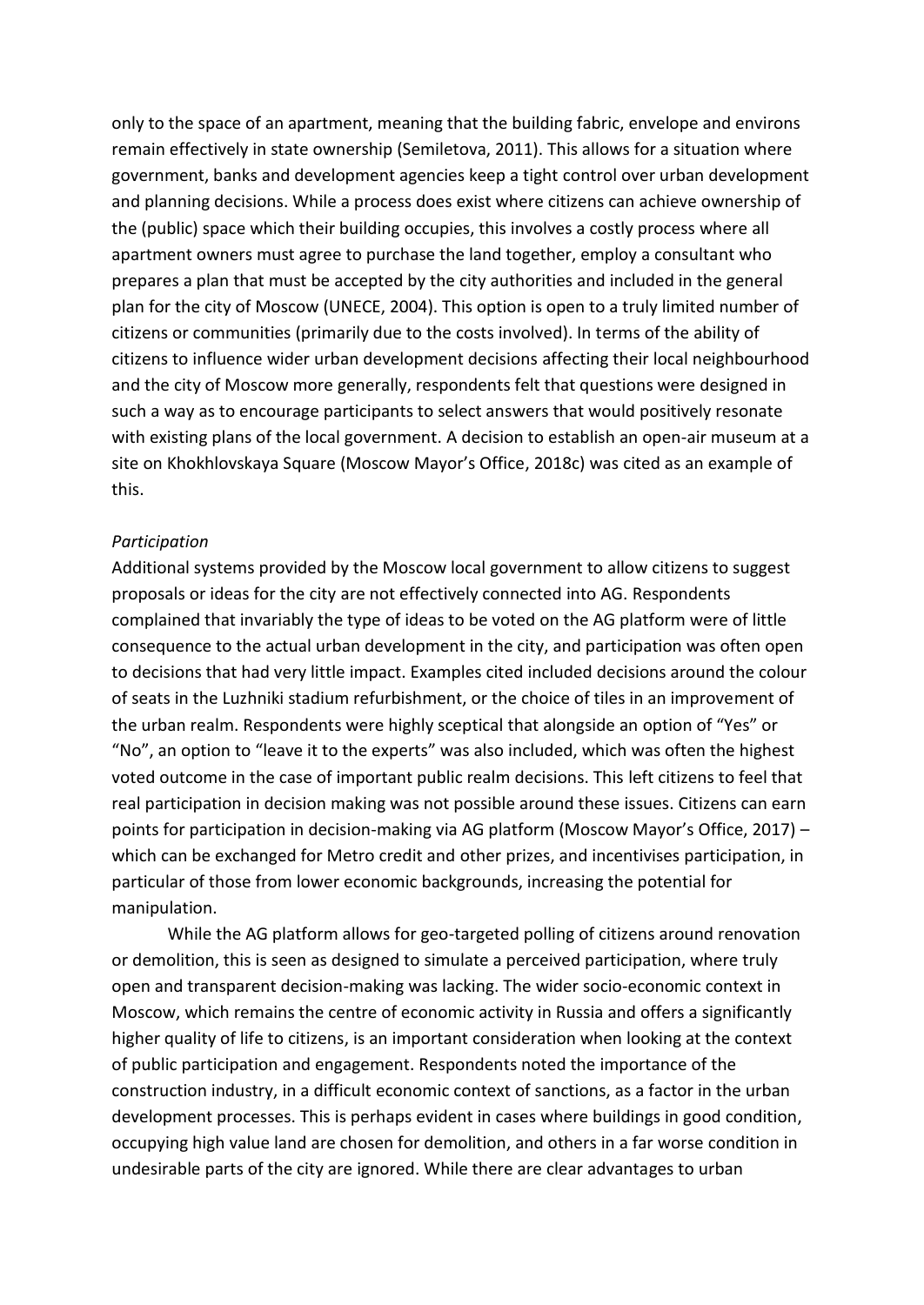development in engaging with citizens through online systems such as AG, these should not replace traditional forms of face-to-face engagement. This can be particularly difficult in a Russia however, where policy exists to prohibit certain forms of public organisation or protest. More research needs to be done by comparing hard data with decision-making outcomes to truly assess the value – transparency and openness - of the *Aktivniy Grazhdanin* platform.

# **Conclusions**

Taking discussions with citizens and local government stakeholders on *Aktivniy Grazhdanin* into account, alongside the literature review into Smart City technology-led engagement more widely, it is clear that major concerns exist around ownership, governance and participation. While technology provides cheap and effective ways to engage citizens around issues that have little material impact on their day to day lives and future resilience, when decision-making is required on large issues such as renovation or displacement, there is no substitute for offline face-to-face engagement in a real-world context. In Scotland, this ambition is emphasised in the Scottish Government's commitments to public engagement through the planning acts and charrette programme. In the context of Moscow, which is considered to be a world leader in facilitating urban development and socio-economic resilience for citizens through its Smart City programme (facilitated through *Aktivniy Grazhdanin*), the use of technology to sanction neo-liberal planning and construction processes is of great concern. Deeper ethnographic studies are required to better understand the impact and outcomes for citizens under the process of renovations and demolition. In particular, this should concentrate on the risks to maintain community resilience (alongside the ethics around acquiring private assets by displacement), and where truly socially innovative tools or actions could support citizens.

This paper forms part of a comprehensive and global study, and comprises a number of case studies, selected for their socially innovative qualities, and investigated along a common pathway of deeply ethnographic action research. Subsequent research builds on tools and technologies for developing place-based social innovation frameworks identified in this study with further research pertaining to environmental outcomes, conducted in parallel.

## **References**

- 1. Ajuntament de Barcelona. (n.d.) *Barcelona Digital City*. https://ajuntament.barcelona.cat/digital/en/ Accessed 20 June 2018.
- 2. Alonso, P. I. (2018). From Mass-Production to Mass-Destruction*. ARQ (Santiago),* 98, 92-105*.*  http://dx.doi.org/10.4067/S0717-69962018000100092.
- 3. Angelidou, M. & Psaltoglou, A. (2017). An empirical investigation of social innovation initiatives for sustainable urban development. *Sustainable Cities and Society*, *33*, 113-125. DOI: 10.1016/j.scs.2017.05.016.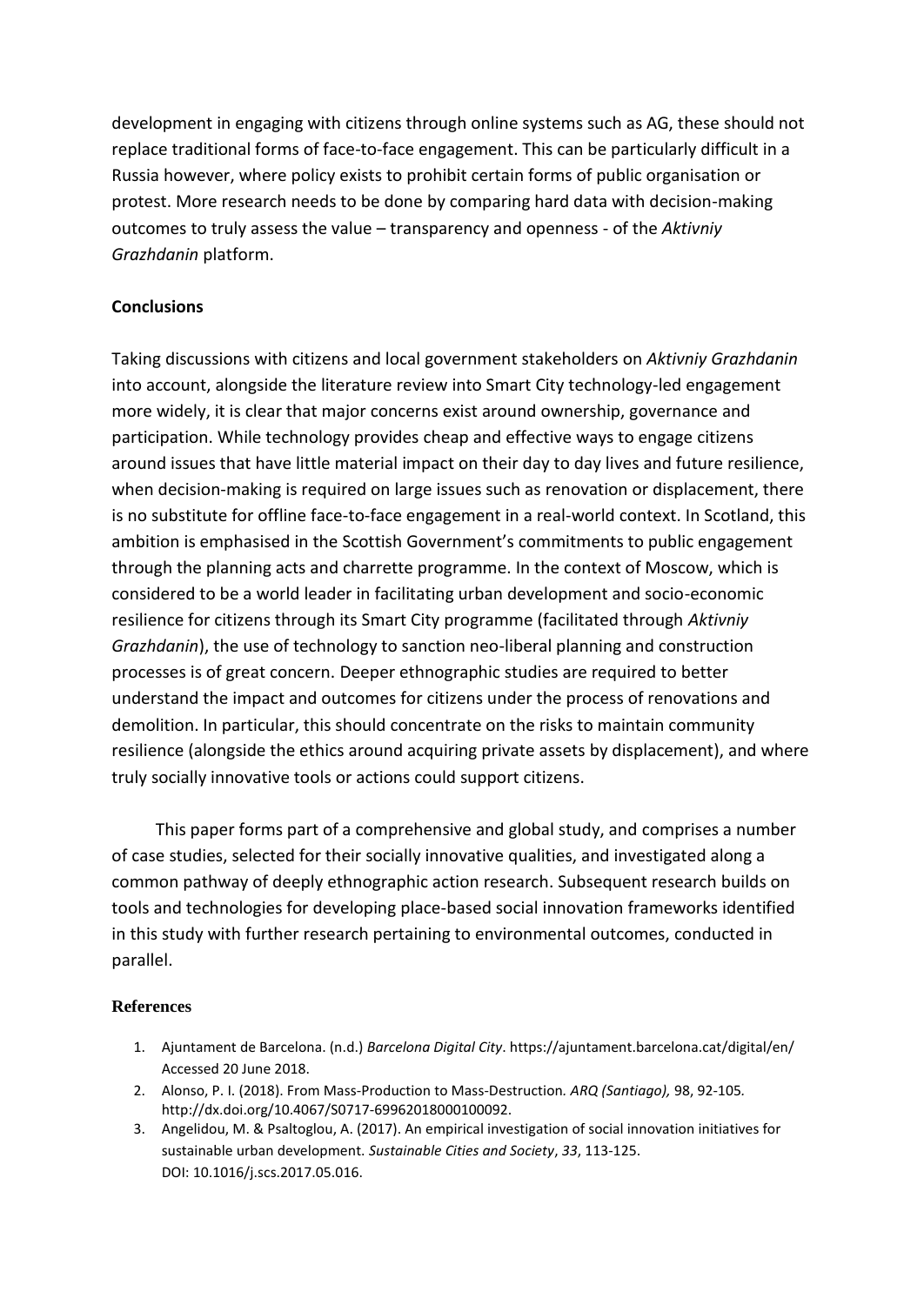- 4. Angelidou, M., Psaltoglou, A., Komninos, N., Kakderi, C., Tsarchopoulos, P. & Panori, A. (2017). Enhancing sustainable urban development through smart city applications. *Journal of Science and Technology Policy Managemen*t, (9)*2*, 144-169[. https://doi.org/10.1108/JSTPM-05-2017-0016.](https://doi.org/10.1108/JSTPM-05-2017-0016)
- 5. Ash, J., Kitchin, R., & Leszczynski, A. (2018). Digital turn, digital geographies? *Progress in Human Geography*, 42(1), 25-43. https://doi.org/10.1177/0309132516664800.
- 6. Beckert, J. (2010). How do fields change? The interrelations of institutions, networks, and cognition in the dynamics of markets. *Organization Studies*, 31(5), 605-627. DOI: https://doi.org/10.1177%2F0170840610372184
- 7. Bobilev, R. (2018) Проект «Активный гражданин» запустят во всех регионах России. (In Russian) 25 June. Available from: https://daily.afisha.ru/news/17899-proekt-aktivnyy-grazhdanin-zapustyat-vovseh-regionah-rossii/ Accessed 9 November 2018.
- 8. Bria, F., Sestini, F., Gasco, M., Baeck, P., Halpin, H., Almirall, E., & Kresin, F. (2015). Growing a digital social innovation ecosystem for Europe: DSI Final Report. Brussels: European Commission. DOI: 10.2759/448169.
- 9. Building Research Establishment (2012). *BREEAM Communities: Technical Manual SD202 1.2: 2012*. https://www.breeam.com/communitiesmanual/ Accessed 20 June 2018.
- 10. Caulier-Grice, J., Davies, A., Patrick, R., & Norman, W. (2012). Defining social innovation. *A deliverable of the project: "The theoretical, empirical and policy foundations for building social innovation in Europe" (TEPSIE), European Commission–7th Framework Programme.* Brussels: European Commission, DG Research.
- 11. Caputo, F. & Evangelista, F. (2018). The role of information sharing and communication strategies for improving stakeholder engagement. In S.M. Riad Shams, D. Vrontis, Y. Weber & E. Tsoukatos (Eds.), *Business Models for Strategic Innovation: Cross-Functional Perspectives* (pp. 51-69). Routledge.
- 12. Circle Economy & ABN AMRO (2017). *A Future-Proof Built Environment*. https://www.circleeconomy.com/case/a-future-proof-built-environment/#.W-tCLC2cbuQ / Accessed 20 June 2018.
- 13. Colding, J., & Barthel, S. (2017). An urban ecology critique on the "Smart City" model. *Journal of Cleaner Production*, 164, 95-101. https://doi.org/10.1016/j.jclepro.2017.06.191.
- 14. Dezi, L., Pisano, P., Pironti, M. & Papa, A. (2018). Unpacking open innovation neighborhoods: le milieu of the lean smart city. *Management Decision*, 56(6),1247-1270. https://doi.org/10.1108/MD-04- 2017-0407.
- 15. Dublin City Council (2016). *Smart Dublin*. http://www.dublincity.ie/SmartDublin/ Accessed 20 June 2018.
- 16. Euractiv. (2017). How many smart cities are there in Europe?. https://www.euractiv.com/section/digital/infographic/how-many-smart-cities-are-there-in-europe/ Accessed 20 June 2018.
- 17. European Commission (n.d.). *Smart cities: Cities using technological solutions to improve the management and efficiency of the urban environment*. https://ec.europa.eu/info/eu-regional-andurban-development/topics/cities-and-urban-development/city-initiatives/smart-cities\_en/ Accessed 20 June 2018.
- 18. Finger, M. (2018). Smart City Hype and/or Reality. *IGLUS Quarterly: Innovative Governance of Large Urban Systems*, 4 (1), 2-6. http://iglus.org/wp-content/uploads/2018/07/IGLUS-Quarterly-Vol-4-Issue-1.pdf/ Accessed 20 June 2018.
- 19. Folke, C. (2006). Resilience: The Emergence of a Perspective for Social–Ecological Systems Analyses. *Global environmental change*, 16(3), 253-267. DOI: https://doi.org/10.1016/j.gloenvcha.2006.04.002
- 20. Greater London Authority (n.d.). *Smart London*. https://www.london.gov.uk/what-we-do/businessand-economy/supporting-londons-sectors/smart-london/ Accessed 20 June 2018.
- 21. Greenfield, A. (2013). *Against the smart city: This is Part I of The city is here for you to use*. New York: Do projects.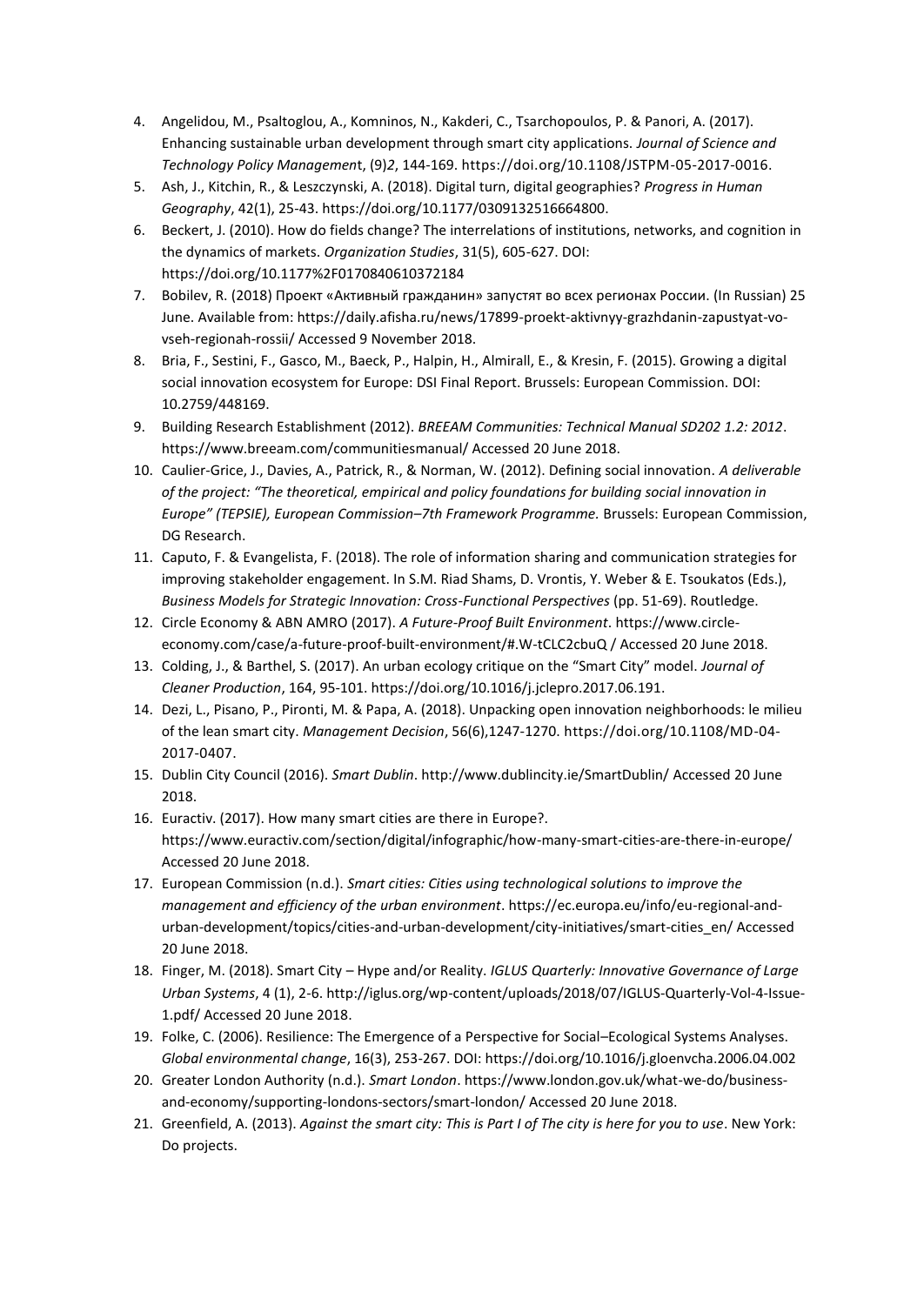- 22. Greenfield, A. (2017). *Radical Technologies: The Design of Everyday Life*. London and New York: Verso Books.
- 23. Harvey, D. (1989). From Managerialism to Entrepreneurialism: The Transformation in Urban Governance in Late Capitalism, *Geografiska Annaler: Series B, Human Geography*, 71(1), 3-17. DOI: 10.2307/490503.
- 24. Harvey, D. (2012). Rebel cities: From the Right to the City to the Urban Revolution. London and New York: Verso Books.
- 25. Hill, D. (2013). On the smart city: Or, a 'manifesto' for smart citizens instead. *City of Sound*. http://www.cityofsound.com/blog/2013/02/on-the-smart-city-a-call-for-smart-citizens-instead.html/ Accessed 20 June 2018.
- 26. Hollands, R. G. (2008). Will the real smart city please stand up? Intelligent, progressive or entrepreneurial? *City*, 12(3), 303-320. https://doi.org/10.1080/13604810802479126.
- 27. Hollands, R. G. (2015). Critical interventions into the corporate smart city. *Cambridge Journal of Regions, Economy and Society*, 8(1), 61-77. https://doi.org/10.1093/cjres/rsu011.
- 28. Holder, S. (2017). Can the Blockchain Tame Moscow's Wild Politics? *CityLab*. https://www.citylab.com/life/2017/12/can-the-blockchain-tame-moscows-wild-politics/547973/ Accessed 20 June 2018.
- 29. Hoornweg, D., Sugar, L. & Trejos Gomez, C. L. (2011). Cities and greenhouse gas emissions: moving forward, *Environment and Urbanization*, 23(1), 207-227. DOI: 10.1177/0956247810392270.
- 30. Hopwood, B., Mellor, M., & O'Brien, G. (2005). Sustainable development: mapping different approaches. *Sustainable development*, 13(1), 38-52. DOI: http://dx.doi.org/10.1002/sd.244
- 31. Horgan, D. & Dimitrijević, B. (2018). Social innovation systems for building resilient communities. *Urban Science*, 2(1), 13. DOI:10.3390/urbansci2010013.
- 32. Jacobs, J. (1961). *The Death and Life of Great American Cities*. New York: Random House.
- 33. Johar, I. (n.d.) Societal Innovation & Our Future Cities: The Case for a Social Contract for Innovation. *Dark Matter Laboratories*. https://provocations.darkmatterlabs.org/the-societal-contract-forinnovation-15593ae9a1d4/ Accessed 20 June 2018.
- 34. Johannessen, J. A. (2013). Innovation: a systemic perspective–developing a systemic innovation theory. *Kybernetes*, 42(8), 1195-1217. DOI: https://doi.org/10.1108/K-04-2013-0069
- 35. Kitchin, R. (2014). The real-time city? Big data and smart urbanism. *GeoJourna*l, 79(1), 1-14. DOI: 10.1007/s10708-013-9516-8.
- 36. Kitchin, R. (2015). Making sense of smart cities: addressing present shortcomings. *Cambridge Journal of Regions, Economy and Society*, 8(1), 131-136. https://doi.org/10.1093/cjres/rsu027.
- 37. Kitchin, R. (2018). Disruptive 3D Geospatial Technologies for Planning and Managing Cities. *International Journal of Urban and Regional Research*, 41(1), 84-103. http://www.ijurr.org/spotlighton-overview/disruptive-technologies/disruptive-3d-geospatial-technologies/ Accessed 20 June 2018.
- 38. Kitchin, R., Lauriault, T. P. & McArdle, G. (2015). Knowing and governing cities through urban indicators, city benchmarking and real-time dashboards. *Regional Studies, Regional Science*, 2(1), 6-28. DOI[: 0.1080/21681376.2014.983149](https://rsa.tandfonline.com/doi/full/10.1080/21681376.2014.983149)
- 39. Krasheninnokov, A. (2003). *Understanding Slums: Case Studies for the Global Report on Human Settlements 2003, The case of Moscow, Russia*. http://www.ucl.ac.uk/dpuprojects/Global\_Report/pdfs/Moscow.pdf/ Accessed 20 June 2018.
- 40. Leslie, C. & Charley, J. (2017). The wrecking ball swings at Moscow a photo essay. *The Guardian*, 31 October. https://www.theguardian.com/cities/2017/oct/31/moscow-residents-vote-russiademolition-rehousing/Accessed 20 June 2018.
- 41. Luque-Ayala, A., & Marvin, S. (2015). Developing a critical understanding of smart urbanism?. *Urban Studies*, 52(12), 2105-2116. DOI: https://doi.org/10.1177/0042098015577319
- 42. Manzini, E. (2014). Making Things Happen: Social Innovation and Design. *Design Issues*, 30(1), 57-66. DOI:*[10.1162/DESI\\_a\\_00248.](https://www.mitpressjournals.org/doi/10.1162/DESI_a_00248)*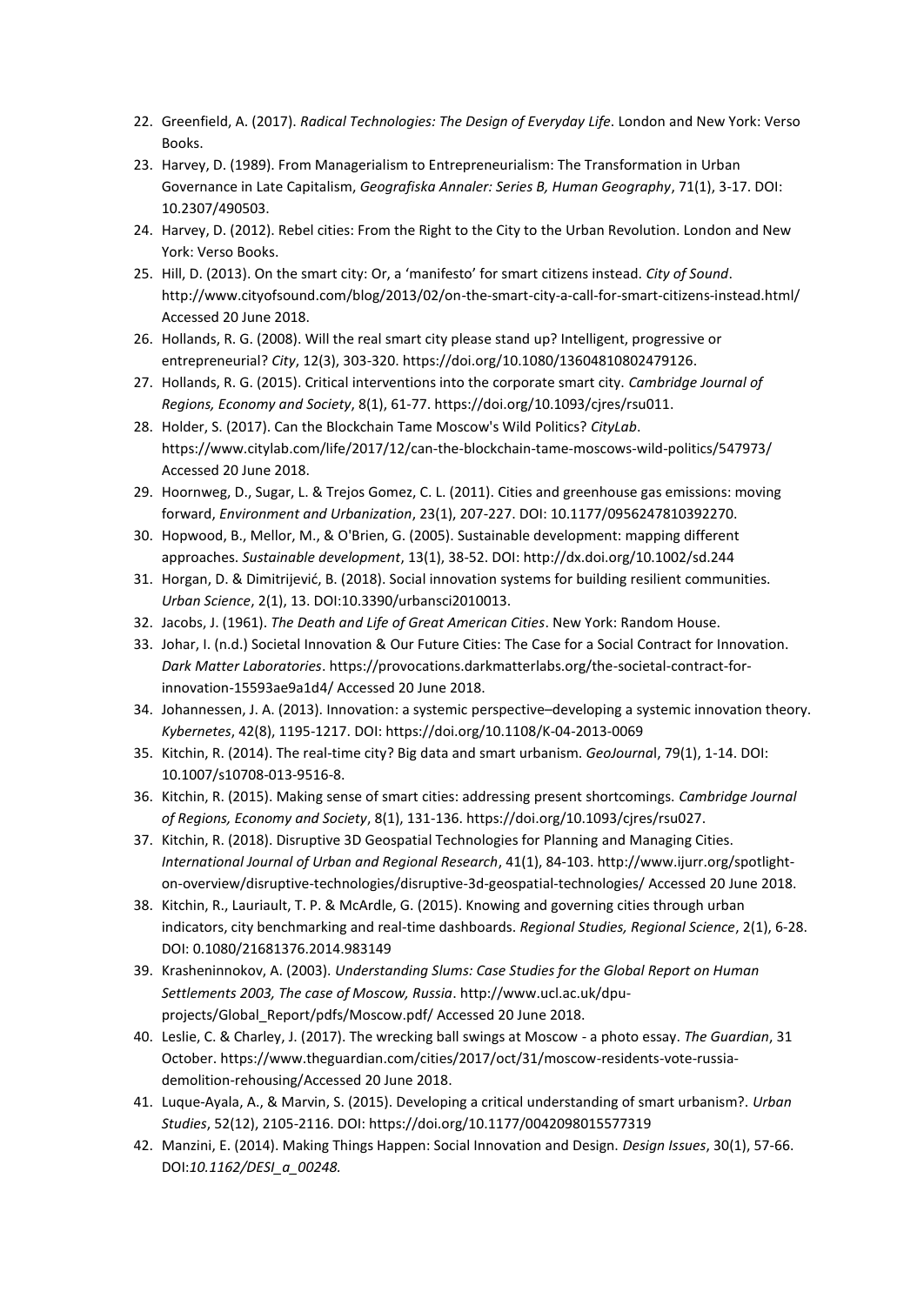- 43. March, H. & Ribera-Fumaz, R. (2016). Smart contradictions: The politics of making Barcelona a Selfsufficient city. *European Urban and Regional Studies*, 23(4), 816-830. DOI: 0.1177/0969776414554488
- 44. Marcuse, P. (1998). Sustainability is not enough. *Environment and Urbanization*, 10(2), pp. 103-112. DOI: 10.1177/095624789801000201.
- 45. Massey, A., & Johnston-Miller, K. (2016). Governance: public governance to social innovation?. *Policy & Politics,* 44(4), 663-675. DOI: https://doi.org/10.1332/030557314X14042230109592
- 46. Meduza (2018). A software developer with big Moscow City Hall contracts is behind a 'social movement' to re-elect the mayor, 26 June. https://meduza.io/en/news/2018/06/26/a-softwaredeveloper-with-big-moscow-city-hall-contracts-is-behind-a-social-movement-to-re-elect-the-mayor/ Accessed 20 June 2018.
- 47. Missimer, M., Robèrt, K. H., & Broman, G. (2017). A strategic approach to social sustainability–Part 2: a principle-based definition. *Journal of cleaner production*, 140, 42-52. DOI: https://doi.org/10.1016/j.jclepro.2016.04.059
- 48. Monbiot, G. (2017). How do we get out of this mess? *The Guardian*, 9 September. https://www.theguardian.com/books/2017/sep/09/george-monbiot-how-de-we-get-out-of-this-mess/ Accessed 20 June 2018.
- 49. Morozov, E., & Bria, F. (2018). Rethinking the smart city: Democratizing urban technology. *Rosa Luxemburg Stiftung:* New York, NY, USA. http://www.rosalux-nyc.org/wpcontent/files\_mf/morozovandbria\_eng\_final55.pdf Accessed 03 February 2019
- 50. Moscow Mayor's Office (2017). Governing Moscow: How citizens can influence the city's development, 25 September. https://www.mos.ru/en/news/item/29558073/?onsite\_molding=2/ Accessed 20 June 2018.
- 51. Moscow's Mayor's Office (2018a). Merging Reality and VR: How Does a Smart City Work?: https://www.mos.ru/en/city/projects/smartcity/ Accessed 20 June 2018.
- 52. Moscow Mayor's Office (2018b). What Moscow Wants. http://moscowidea.ru/ Accessed 20 June 2018.
- 53. Moscow Mayor's Office (2018c). You decide! or How active citizens are changing Moscow, 17 February. https://www.mos.ru/en/news/item/34881073/ Accessed 20 June 2018.
- 54. Mulgan, G. (2006). The process of social innovation. *Innovations: technology, governance, globalization*, 1(2), 145-162. DOI: https://doi.org/10.1162/itgg.2006.1.2.145
- 55. Mulgan, G., Tucker, S., Ali, R., & Sanders, B. (2007). Social innovation: what it is, why it matters and how it can be accelerated.
- 56. Murawski, M. (2018). My Street: Moscow is Getting a Makeover, and the Rest of Russia is Next. *The Calvert Journal*. http://www.calvertjournal.com/features/show/10054/beyond-the-game-my-streetmoscow-regeneration-urbanism/ Accessed 20 June 2018.
- 57. Murray, R., Caulier-Grice, J. & Mulgan, G. (2010). *The open book of social innovation*. London: Young Foundation and NESTA. https://youngfoundation.org/wp-content/uploads/2012/10/The-Open-Bookof-Social-Innovationg.pdf/ Accessed 20 June 2018.
- 58. Navigant Research (2018) Navigant Research Smart City Tracker 1Q18 Global Smart City Projects by World Region, Market Segment, Technology, and Application. https://www.navigantresearch.com/reports/smart-city-tracker-1q18 Accessed 09 April 2019.
- 59. Oliver, A. & Pearl, D. S. (2018). Rethinking sustainability frameworks in neighbourhood projects: a process-based approach. *Building Research & Information*, 46(5), 513-527. DOI: *[10.1080/09613218.2017.1358569](https://www.tandfonline.com/doi/abs/10.1080/09613218.2017.1358569)*
- 60. Phills, J. A., Deiglmeier, K., & Miller, D. T. (2008). Rediscovering social innovation. *Stanford Social Innovation Review,* 6(4), 34-43. DOI:
- 61. Place Standard. (n.d.). How good is our place? https://www.placestandard.scot/ Accessed 20 June 2018.
- 62. Planning Aid Scotland. (n.d.). Place Standard App. https://www.pas.org.uk/news/place-standard-app/ Accessed 20 June 2018.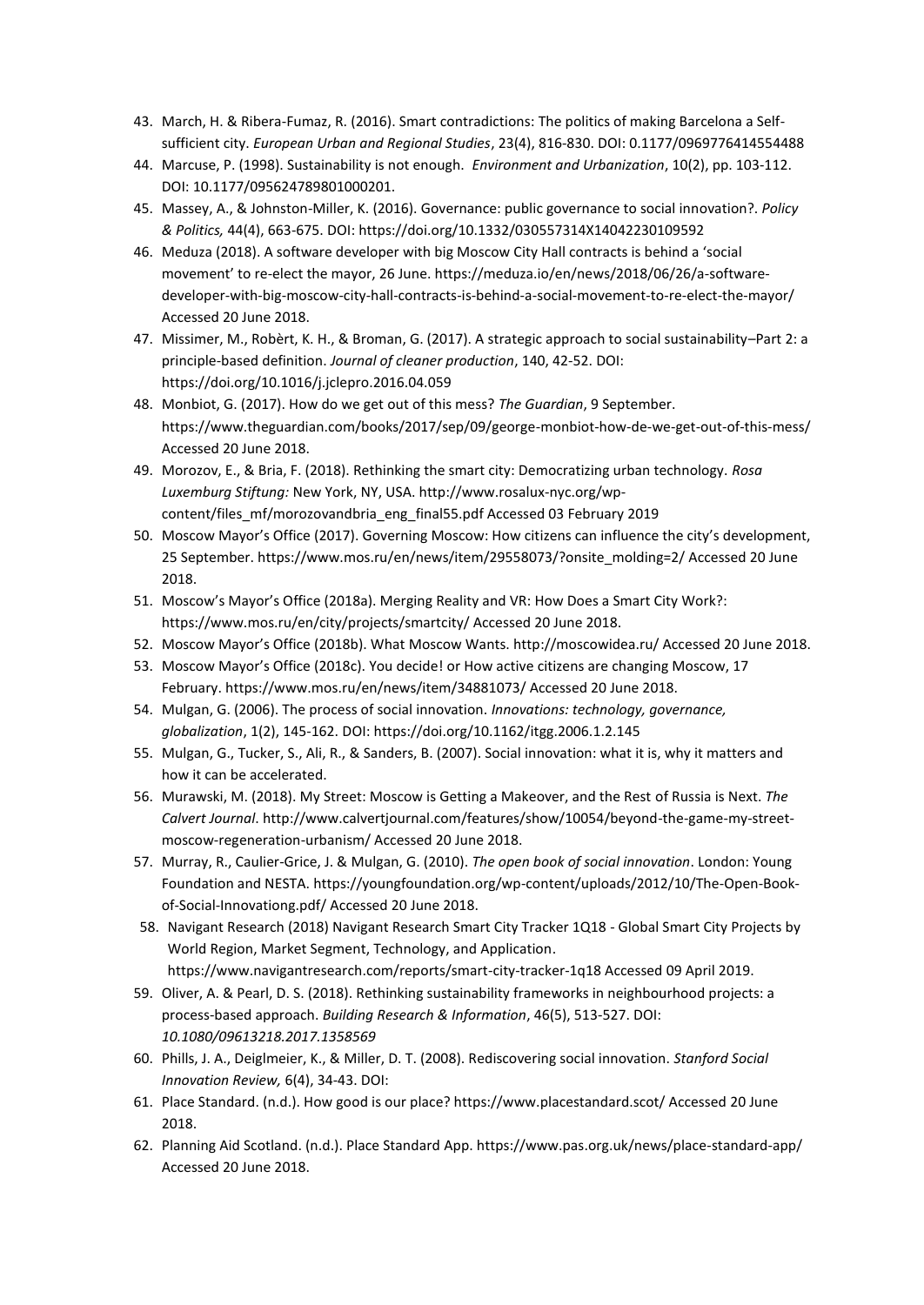- 63. Reason, P., & Bradbury, H. (Eds.). (2001). *Handbook of action research: Participative inquiry and practice*. Sage.
- 64. Robinson, J. (2004). Squaring the circle? Some thoughts on the idea of sustainable development. *Ecological economics*, 48(4), 369-384. DOI: https://doi.org/10.1016/j.ecolecon.2003.10.017
- 65. Ruiz, C. and Parra, C. (2013), in Viñals, C. R., & Rodríguez, C. P. (Eds.). (2013). *Social Innovation: New Forms of Organisation in Knowledge–Based Societies*. Routledge.
- 66. Saviano, M., Caputo, F., Formisano, V. & Walletzký, L. (2016). From theory to practice: applying systems thinking to Smart Cities. In Caputo, F. (ed) *Governing Business Systems. Theory and Challenges for Systems Thinking in Practice, 4th Business Systems Laboratory International Symposium*, 24-26 August 2016. Vilnius: Mykoloas Romeris University, pp. 35-40.
- 67. Schaffers, H., Komninos, N., Pallot, M., Trousse, B., Nilsson, M. & Oliveira, A. (2011). Smart Cities and the Future of Internet: Towards Cooperation Frameworks for Open Innovation. In: Domingue J. et al. (eds) *The Future Internet. FIA 2011. Lecture Notes in Computer Science*, vol 6656. Berlin and Heidelberg: Springer. DOI: [10.1007/978-3-642-20898-0\\_31.](https://link.springer.com/chapter/10.1007/978-3-642-20898-0_31)
- 68. Scottish Government (2014). *Ambition – Opportunity – Place: Scotland's Third National Planning Framework*. http://www.gov.scot/Resource/0045/00453683.pdf/ Accessed 20 June 2018.
- 69. Scottish Government (2015). *Community Empowerment (Scotland) Act: summary*. https://beta.gov.scot/publications/community-empowerment-scotland-act-summary/ Accessed 20 June 2018.
- 70. Scottish Government (2016). *National Standards for Community Engagement*. http://www.gov.scot/Resource/Doc/94257/0084550.pdf/ Accessed 20 June 2018.
- 71. Scottish Government and Architecture and Design Scotland (2017). *Place Standard process evaluation: learning from case studies in year one.* http://www.healthscotland.scot/media/1394/place-standardprocess-evaluation\_may2017\_english.pdf/ Accessed 20 June 2018.
- 72. Scottish Government (2018b). *National Outcomes for Scotland (Revised)*. http://www.parliament.scot/parliamentarybusiness/CurrentCommittees/108188.aspx/ Accessed 20 June 2018.
- 73. Scottish Government (2018a). *Planning (Scotland) Bill*. www.parliament.scot/parliamentarybusiness/Bills/106768.aspx/ Accessed 20 June 2018.
- 74. Semiletova, L. (2011). Problems Arising from Land Privatization by a Building Owner. *The Moscow Times*, 23 August. https://themoscowtimes.com/articles/problems-arising-from-land-privatization-bya-building-owner-9073/ Accessed 20 June 2018.
- 75. Shelton, T., Zook, M., & Wiig, A. (2015). The 'actually existing smart city'. *Cambridge Journal of Regions, Economy and Society*, 8(1), 13-25. DOI: 10.1093/cjres/rsu026.
- 76. Singer, N. (2012). Mission Control, Built for Cities: I.B.M. Takes 'Smarter Cities' Concept to Rio de Janeiro. *New York Times*, 3 March. https://www.nytimes.com/2012/03/04/business/ibm-takessmarter-cities-concept-to-rio-de-janeiro.html/ Accessed 9 November 2018.
- 77. Stott, R. (2013) Does the Title of "Architect" Deserve To Be Protected? *ArchDaily*, 7 November. https://www.archdaily.com/446771/does-the-title-of-architect-deserve-to-be-protected/ Accessed 9 November 2018.
- 78. The Scottish Council for Voluntary Organisations (2018). *The Global Goals for Sustainable Development: Scotland's Goals*. https://globalgoals.scot/scotlands-goals/ Accessed 20 June 2018.
- 79. Townsend, A. (2013). Smart Cities: Buggy and Brittle. *Places Journal*. https://placesjournal.org/article/smart-cities/ Accessed 9 November 2018.
- 80. United Nations (1992). *Agenda 21: programme of action for sustainable development, Rio Declaration on Environment and Development, statement of forest principles: the final text of agreements negotiated by Governments at the United Nations Conference on Environment and Development (UNCED)*, 3-14 June, Rio de Janeiro, Brazil.<http://dag.un.org/handle/11176/376732/> Accessed 20 June 2018.